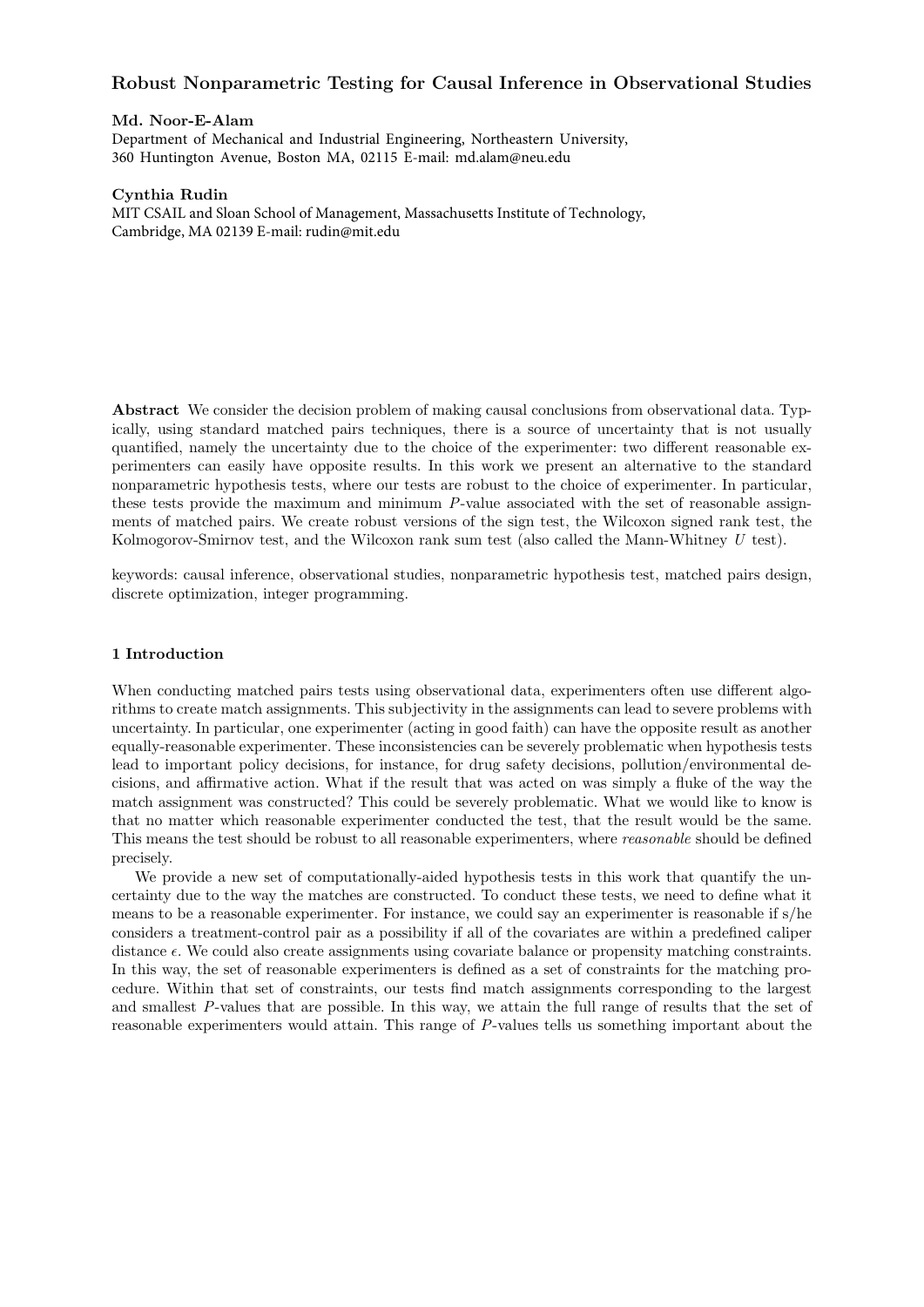causal effect of the treatment. For instance, if the highest possible P-value is below 0.05, we can robustly say that the result is significant.

This work considers several important and popular hypothesis tests, namely the sign test, the Wilcoxon signed rank test, the Kolmogorov-Smirnov test, and the Wilcoxon rank sum test (also the Mann-Whitney  $U$  test). In ongoing work (Noor-E-Alam and Rudin 2015), we consider basic tests such as the two sample matched pair z-test and chi-squared test. The non-parametric tests pose challenges that are not present for the basic tests. In particular, non-parametric tests often involve placing the pairs in rank order, which is much more complex in terms of mathematical programming than for the basic tests. Our problems are naturally nonlinear, but we transform them into sequences of integer linear programs, leading to computationally practical solutions.

Let us provide formal definitions for our framework. We use the same setup and exposition as Noor-E-Alam and Rudin (2015) (in progress) to introduce the concepts of matching, and then delve into the formulations for the new nonparametric tests.

# 2 Matching for Robust Tests

This work concerns the potential outcomes framework (see Holland 1986, Rubin 1974). In our notation X represents a vector of covariates for an individual, and Y is an outcome variable that depends on X and whether the patient was treated,  $Y(1, X)$  is the random variable for the outcome of a treated individual with covariates X, and  $Y(0, X)$  is the outcome for an untreated individual. We make the classical SUTVA assumption (the treatment status of any unit does not affect the potential outcomes of the other units), and assume conditional ignorability, which is that Y is independent of treatment  $T$ given X. We also assume unconfoundedness. Our goal is to determine whether we can reject the claim that certain standard quantities are zero, such as:

ATT: 
$$
\mathbb{E}_{(X|T=1),(Y|T=1,X)}[Y(1,X) - Y(0,X)|T=1]
$$
  
ATE:  $\mathbb{E}_{(X,Y)}[Y(1,X) - Y(0,X)],$ 

though in this work, rather than the mean, we consider the median treatment effect on the treated and the median treatment effect on the population, and other distributions of the statistics of the treatment effect distribution. The distribution of  $X$  is different for the treatment and control groups, because there is a bias as to who receives the treatment. The distribution of  $Y|0, X$  and  $Y|1, X$  will be different if the treatment has an effect. To conduct our hypothesis test we have observations:

$$
(\mathbf{x}_1^t, y_1^t), ..., (\mathbf{x}_T^t, y_T^t) (\mathbf{x}_1^c, y_1^c), ..., (\mathbf{x}_C^c, y_C^c).
$$

A matching operator determines which control is assigned to which treatment. For simplicity, we write an assignment operator that assigns at most one control to each treatment without replacement, though we loosen this definition later.

Definition: A matching operator  $\Omega: \{1, ..., T\} \to \{1, ..., C, \emptyset\}$  obeys the following: if  $i \neq k$  and  $\Omega(i) \neq \emptyset$ then  $\Omega(i) \neq \Omega(k)$ . That is, no two treatment units i and k are assigned to the same control unit. We define the size of the matching to be  $|Q| = \sum_i \mathbf{1}_{[Q(i) \neq \emptyset]}$ . The set of all matching operators is  $\mathcal{A}$  =set of all assignments  $\{\Omega\}.$ 

# 2.1 Traditional and Current Matching Procedures

Traditional and current matching procedures perform the following two steps, where the matching procedure (denoted "Algorithm" or "Alg" below) is usually not denoted explicitly. (For what follows, we need to denote this explicitly.) The test statistic is a function of the matching procedure.

# Classical Procedure.

Compute match assignment : 
$$
\Omega_{\text{Alg}} = \text{Algorithm}(\{\mathbf{x}_i^t\}_{i=1}^T, \{\mathbf{x}_i^c\}_{i=1}^C)
$$
 Compute test statistic :  $z_{\Omega_{\text{Alg}}}(\{y_i^t\}_{i=1}^T, \{y_i^c\}_{i=1}^C)$ , and P-value( $z_{\Omega_{\text{Alg}}}$ ).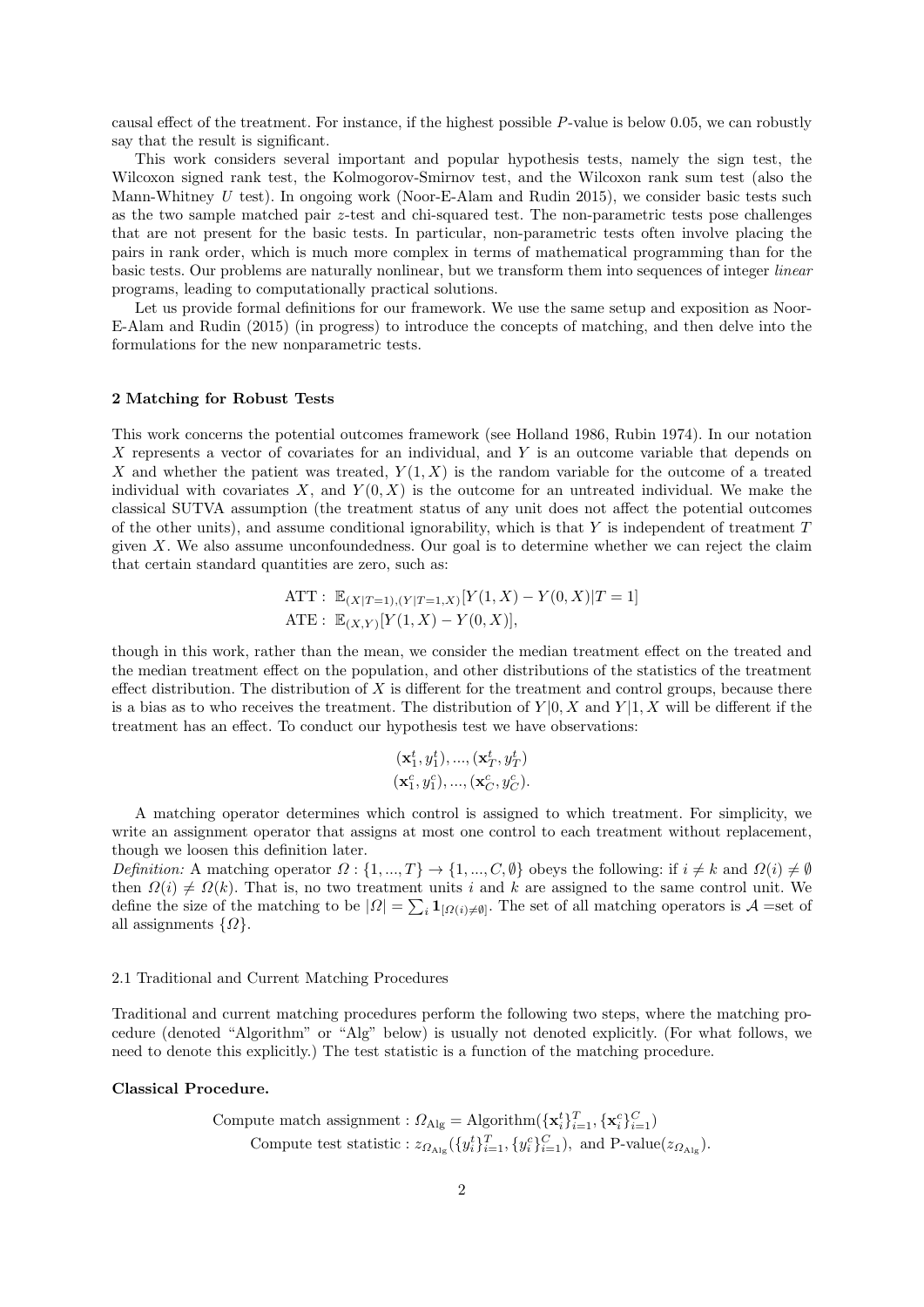Examples of the matching part of the Classical Procedure could include the following:

# Matching Example 1:

$$
\Omega_{\mathrm{Alg}} = \mathrm{Greedy}\ \mathrm{Matching}\ \mathrm{Algorithm}(\{(\mathbf{x}_i^t)\}_{i=1}^T, \{(\mathbf{x}_i^c)\}_{i=1}^C),
$$

where the first treatment observation  $x_1^t$  is matched to its nearest control, then the second treatment observation is matched, and so on. In this case, the test statistic and P-value for the ATT problem would depend on the greedy procedure. This means the P-value would be very sensitive to the particular experimenter and setup – it would even depend on the order in which the data were recorded.

Matching Example 2: Let us consider the classical personnel assignment problem, which is approximately or exactly solved by several software packages:

$$
\Omega_{\text{Alg}} \in \text{Optimal Assignment Matching Algorithm}(\{(\mathbf{x}_i^t)\}_{i=1}^T, \{(\mathbf{x}_i^c)\}_{i=1}^C),
$$
\n
$$
= \operatorname{argmin}_{\Omega \in \mathcal{A}} \left( \sum_{i=1}^T \operatorname{dist}(\mathbf{x}_i^t, \mathbf{x}_{\Omega(i)}^c) \right),
$$

where every treatment case must be matched to one or more controls for the ATT problem. (That is,  $dist(\mathbf{x}_i^t, \mathbf{x}_j^c) = \infty.$  In this case the test statistic and P-value depend on the choice of distance measure and the result of this optimization procedure. If there are multiple optimal solutions to the matching problem, or close-to-optimal solutions, they would not be considered in the P-value calculation, and thus the result could depend upon the experimenter and/or the computer memory layout or specific instantiation of the algorithm. It could also depend heavily on outliers that are difficult to match. See Rosenbaum (1989) for a review of the assignment problem.

Matching Example 3: Let us consider a more flexible matching procedure, which is a simple version of Problem 1 of Rosenbaum (2012). Rosenbaum's work points out that some treated subjects may be too extreme to match. His matching algorithm makes three optimal decisions at once: (i) the number of treated subjects to match, (ii) the identity of the treated subjects to match, and (iii) the identity of the controls with whom they are paired.

$$
\Omega_{\mathrm{Alg}} \in \mathrm{argmin}_{\Omega \in \mathcal{A}} \left( \sum_{i=1}^{|\Omega|} \mathrm{dist}(\mathbf{x}_i^t, \mathbf{x}_{\Omega(i)}^c) : |\Omega| \ge N \right),
$$

where  $|\Omega|$  is the number of matches, which we want to be sufficiently large. This aims at a distribution of "marginal patients" for which there is an overlap in density between treatment and control patients, rather than either the density of the ATT or ATE problems. Rosenbaum (2012) also discusses the importance of covariate balance. In our formulations, we assume additional constraints for covariate balance would be included. A different approach is taken by Ho et al. (2007) who remove points outside of the overlap as a pre-processing step. In this work one could use Ho et al. (2007) as a pre-processing step, but our formulations encompass the full setting of Rosenbaum (2012).

Again in this example, a single assignment is chosen, and no assignments that are slightly suboptimal are considered. It does not consider, for instance, all solutions for which the distance measure used in the procedure is slightly different, all solutions for which the solution is slightly suboptimal, or all solutions for which N is varied within a reasonable range. There could be thousands or millions of assignments that are slightly different than the one chosen by this procedure, all leading to possibly different P-values. If all of these P-values were below (for instance) 0.05, the result would be more robust than if only some of them were.

Before we move on, let us give an example of the test statistic computation with the extra notation to make the matching explicit.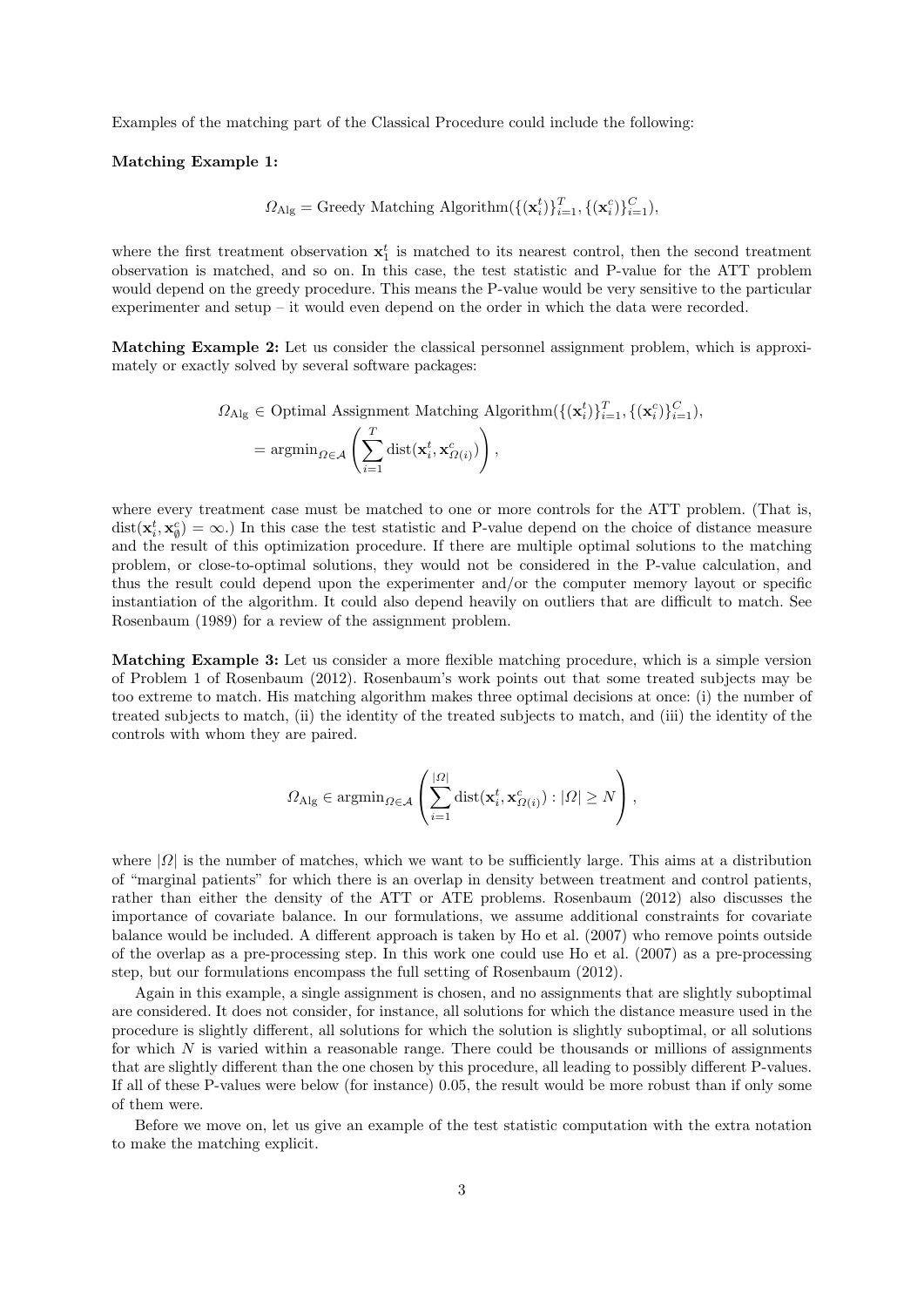Test Statistic Computation Example: We consider the 2-sample matched pair z-test.

$$
\begin{aligned} \bar{d}_{\Omega_{\mathrm{Alg}}} &= \frac{1}{|\Omega_{\mathrm{Alg}}|} \sum_{i=1}^{|\Omega_{\mathrm{Alg}}|} (y_i^t - y_{\Omega_{\mathrm{Alg}}(i)}^c) \\ \sigma_{\Omega_{\mathrm{Alg}}}^2 &\approx s_{\Omega_{\mathrm{Alg}}}^2 = \frac{1}{|\Omega_{\mathrm{Alg}}| - 1} \sum_{i=1}^{|\Omega_{\mathrm{Alg}}|} (y_i^t - y_{\Omega_{\mathrm{Alg}}(i)}^c - \bar{d}_{\Omega_{\mathrm{Alg}}}) \\ z_{\Omega_{\mathrm{Alg}}} &= \frac{\bar{d}_{\Omega_{\mathrm{Alg}}}\sqrt{n}}{\sigma_{\Omega_{\mathrm{Alg}}}}, \quad \text{P-value}_{\Omega_{\mathrm{Alg}}} = 1 - \varPhi(z_{\Omega_{\mathrm{Alg}}}). \end{aligned}
$$

Notation for this problem does not usually include the explicit dependence on the assignment algorithm, masking its contribution to the uncertainty in the whole procedure. The choice of Algorithm is left to the experimenter, which means  $z_{\Omega_{\text{Alg}}}$  depends on arbitrarily chosen aspects like the order of the data, and P-value<sub> $\Omega_{Alg}$ </sub> suffers the same fate. Partly because of this, one cannot truly study its (finite sample) properties. Rosenbaum (2012) warns that one cannot look at many sets of pairs and pick the one providing the conclusion that the experimenter desires. However, the experimenter's assignment algorithm may be biased for their desired conclusion (or away from that conclusion) without the experimenter knowing it. The uncertainty in the assignment procedure is clearly *not* necessarily a random source of bias.

Moreover:

- 1. In the classical paradigm, the experimenter does not usually consider what bias is caused by a particular optimization method for the assignment.
- 2. We have no way of quantifying the uncertainty that comes from the matching procedure if the algorithm is chosen arbitrarily by the experimenter, as is usual practice. We must quantify this in order for the result to be robust to the choice of experimenter.
- 3. It is not our desire to place a probability distribution over the ways that human experimenters choose assignment algorithms. This is not interesting. Instead, what is interesting is the range of results that reasonable experimenters might obtain.
- 4. What we will propose is not equivalent to taking random subsamples of data and repeating the experiment. That procedure could yield trivial (and disastrous) results in the case where one calculates the maximum and minimum over test statistics. This range would grow infinitely large as the number of observations increases. In contrast, our range would generally decrease as the number of observations grows. We assume all observations are available to be matched, and we robustify only over the assignment procedure.

# 2.2 Proposed Approach

First we define a set of good assignments as  $A_{\text{good}} \subseteq A$  where all  $\Omega \in A_{\text{good}}$  obey constraints besides those in  $A$  such as (for example):

- (Calipers) When  $\Omega(i) \neq \emptyset$  then  $dist(\mathbf{x}_i^t, \mathbf{x}_{\Omega(i)}^c) \leq \epsilon$ .
- (Covariate balance, mean of chosen treatment units close to mean of full treatment group) ∀ covariates p, using notation  $\bar{x}_p^t = \frac{1}{T} \sum_{t=1}^T x_{ip}^t$ ,

$$
\frac{1}{|Q|} \sum_{\{i:\Omega(i)\neq\emptyset\}} x_{ip}^t - \bar{x}_p^t \le \epsilon_p \text{ and}
$$
  

$$
\bar{x}_p^t - \frac{1}{|Q|} \sum_{\{i:\Omega(i)\neq\emptyset\}} x_{ip}^t \le \epsilon_p.
$$

– (Covariate balance, mean of chosen treatment units similar to mean of full sample) ∀ covariates p, using notation:

$$
\bar{x}_p^{tc} := \frac{1}{T+C} \left( \sum_{t=1}^T x_{ip}^t + \sum_{c=1}^C x_{ip}^c \right),\tag{1}
$$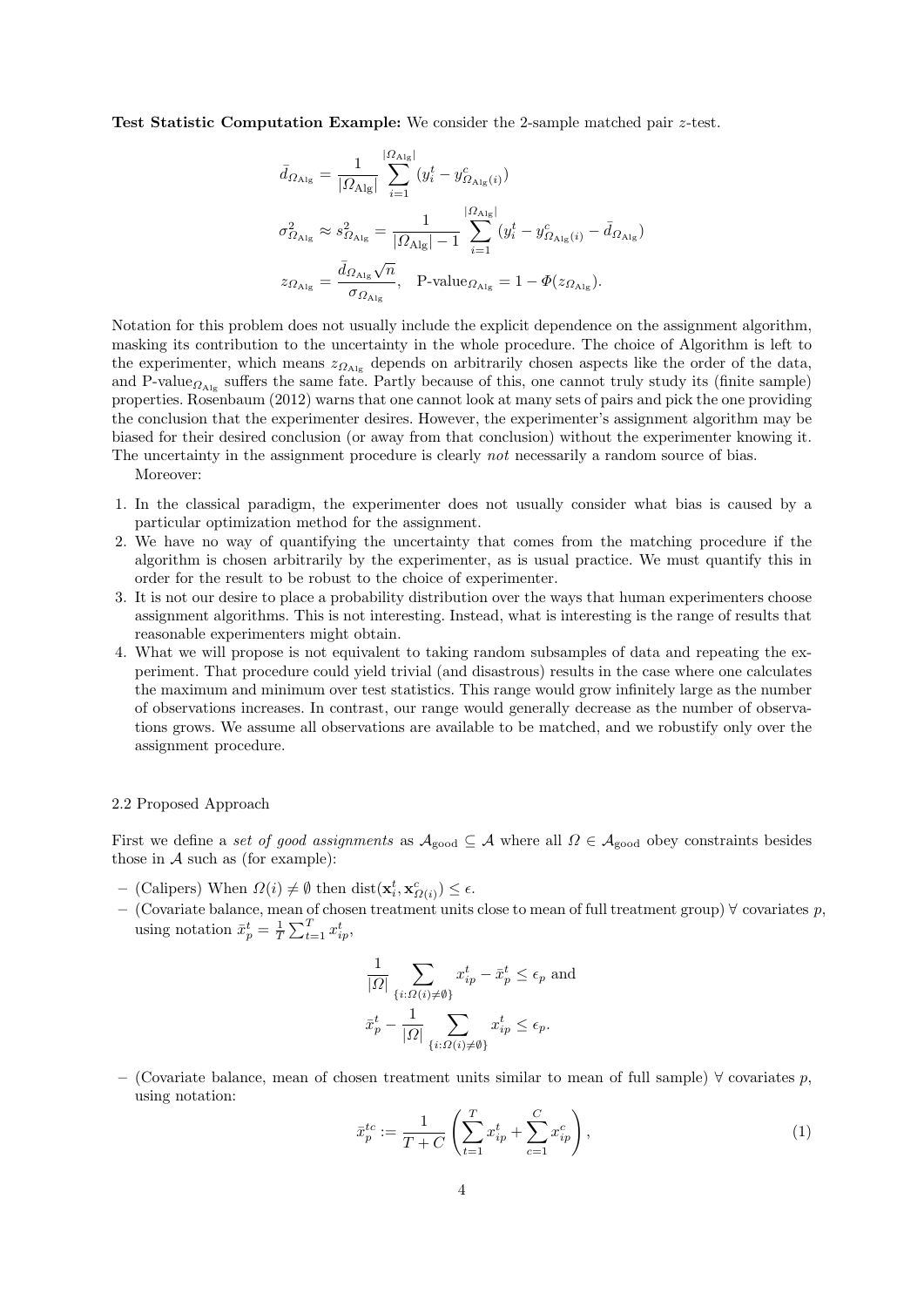$$
\frac{1}{|\Omega|} \sum_{\{i:\Omega(i)\neq\emptyset\}} x_{ip}^t - \bar{x}_p^{tc} \le \epsilon_p
$$
, and vice versa  

$$
\bar{x}_p^{tc} - \frac{1}{|\Omega|} \sum_{\{i:\Omega(i)\neq\emptyset\}} x_{ip}^t \le \epsilon_p.
$$

– (Maximizing the fitness of the matches) One can optimize a measure of user-defined fitness for the assignment, and then constrain  $A_{\text{good}}$  to include all other feasible assignments at or near that fitness level, by including the following constraints:

$$
\text{Fitness}(\Omega, \{x_i^t\}_{i=1}^T, \{x_i^c\}_{i=1}^C) \ge \text{Maxfit} - \epsilon,
$$

where Maxfit is precomputed,

$$
\text{Maxfit} = \max_{\Omega' \in \mathcal{A}} \text{Fitness}(\Omega', \{x_i^t\}_{i=1}^T, \{x_i^c\}_{i=1}^C).
$$

If one desires the range of results for all maximally fit pairs and no other pairs,  $\epsilon$  can be set to 0.

In our examples we use calipers mostly for ease of notation, but replacing constraints with those above (or other constraints) is trivially simple using MIP software.

 $\mathcal{A}_{\text{good}}$  intuitively represents the set of assignments arising from all reasonable matching methods. The procedure is as follows:

**Robust Procedure.** Define  $A_{good}$ . Compute and return the maximum and minimum P-value over the set  $\mathcal{A}_{\text{good}}$ , the maximum and minimum value of the test statistic, and the maximum and minimum value of the estimated treatment effect.

For the matched pair z-test we would write:

$$
\text{P-value}_{\text{max}} = \max_{\Omega \in \mathcal{A}_{\text{good}}} 1 - \Phi(z_{\Omega}) = 1 - \Phi\left(\min_{\Omega \in \mathcal{A}_{\text{good}}} z_{\Omega}\right)
$$

and

$$
\text{P-value}_{\min} = \min_{\Omega \in \mathcal{A}_{\text{good}}} 1 - \Phi(z_{\Omega}) = 1 - \Phi\left(\max_{\Omega \in \mathcal{A}_{\text{good}}} z_{\Omega}\right).
$$

The two P-values quantify the possible uncertainty due to the matching procedure. If all reasonable matching algorithms for the Classical Procedure produce an  $\Omega_{\text{Alg}} \in \mathcal{A}_{\text{good}}$ , this would imply:

For all  $\Omega_{\text{Alg}} \in \mathcal{A}_{\text{good}}$ , P-value<sub>min</sub>  $\leq$  P-value<sub> $\Omega_{\text{Alg}} \leq$  P-value<sub>max</sub>.</sub>

Thus, computing P-value<sub>min</sub> and P-value<sub>max</sub> would be robust to the choices of human behavior that influence the algorithm for choosing  $\Omega_{\text{Alg}}$ .

The procedure also returns the range of z-scores,  $\min_{\Omega \in A_{\text{good}}} z_{\Omega}$  and  $\max_{\Omega \in A_{\text{good}}} z_{\Omega}$ . Extending our reasoning from bullet 3 in Section 2.1,

- We do not want to consider how likely a certain assignment  $\Omega$  is to appear. This would involve modeling human behavior of the experimenter. We do not want to place a distribution over the choice over algorithms that an experimenter would choose. As Morgan and Winship (2007) note, there is no clear guidance on the choice of matching procedure. We do not presuppose a distribution over these procedures.
- We do not want to consider statistics of the set of  $A_{\text{good}}$ , such as the average P-value over the set of  $\mathcal{A}_{\text{good}}$ . This is simply a special case of the previous point, where we assume that all good assignments are equally likely to be chosen, which is clearly not true in practice.

A remark on the covariate balance constraints: as noted in many other works, by choosing constraints on  $\Omega$  and/or an objective that favors using more treatment points, the estimates of causal effect will generally be less biased for the ATT. One can similarly alter constraints or the objective to reduce bias on ATE. Many other works speak to the benefits of better matching procedures and reduction of bias (e.g., Rosenbaum 1989).

A remark on the uses of this procedure: the techniques proposed here are appropriate for observational data, and not appropriate for studies where the matching is done prior to data collection, for the reason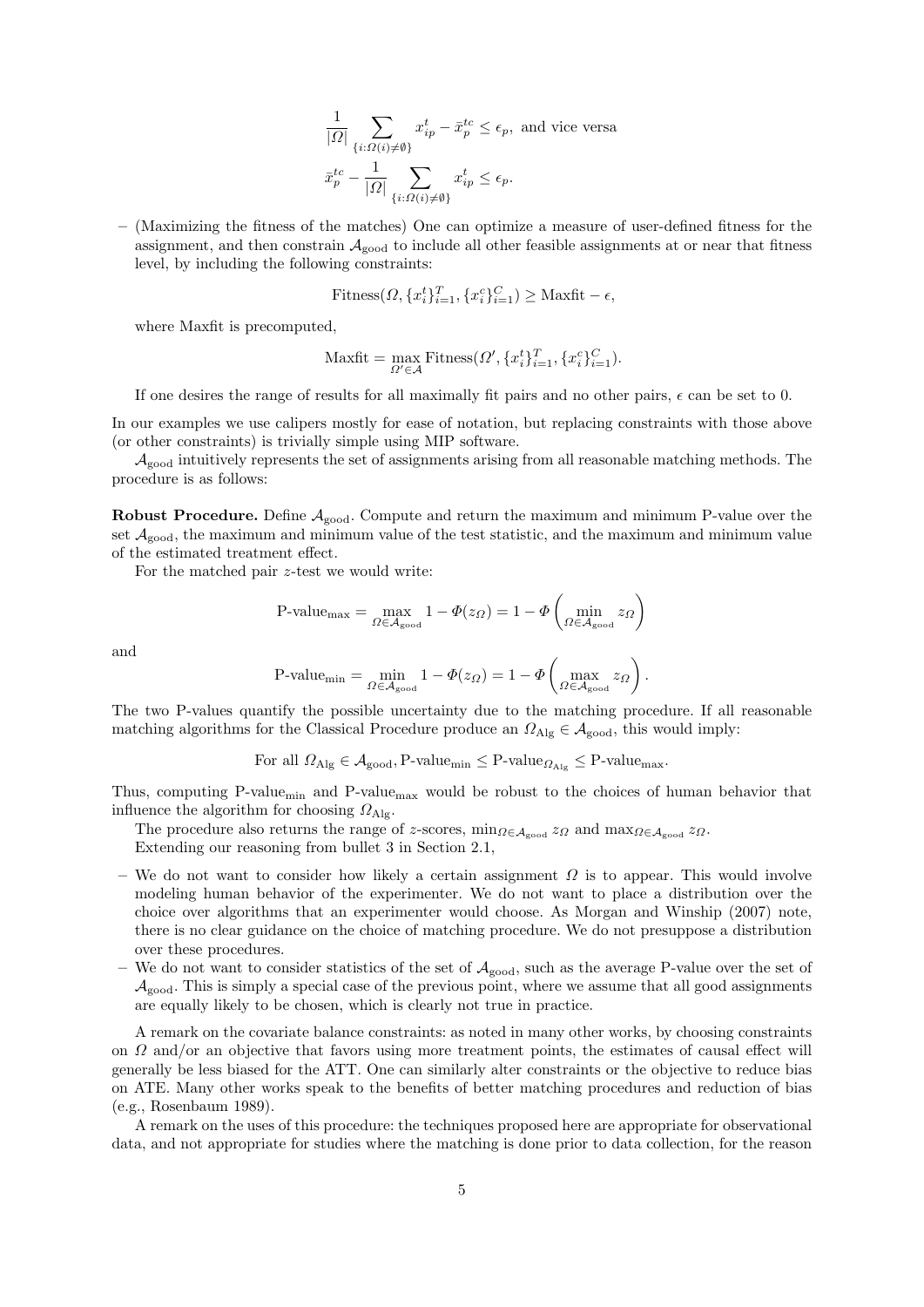that one generally would not want to match, collect data, then afterwards rethink the assignments among the collected data.

In what follows, we provide special cases of the Robust Procedure for various specific hypothesis tests. The goal is to provide conclusions that are robust to the class of experimenters within  $A_{\text{good}}$ .

In what follows we create robust versions of the sign test, Wilcoxon signed rank test, Wilcoxon-Mann-Whitney U test, and the Kolmogorov-Smirnoff test, and demonstrate them afterwards in severcal case studies.

# 3 A Robust Sign Test for Matched Pairs

Let us consider the upper one-sided sign test, which is a test on the population medians. To conduct the matched pairs sign test in the classical way, we would first construct the matches. The test statistic would be the number of treatment-control pairs for which the outcome for the treatment observation was higher than that of the control observation. (see, for instance, the textbook of Tamhane and Dunlop 2000).

Let us formulate this test within the framework of mathematical programming. From each pair of observations, we are given treatment effect  $d_{ij}$ , which is the difference between the treatment and control outcomes for pair ij, that is,  $d_{ij}=T_i-C_j$ . These are all precomputed for each i and j in the treatment and control groups, and should be considered as input to the method. In order to consider the pairs which have positive  $d_{ij}$ 's, we define binary matrix  $\theta$ , with elements  $\theta_{ij}$  where if  $d_{ij} > 0$  then  $\theta_{ij} = 1$ , otherwise  $\theta_{ij} = 0$ . Matrix  $\boldsymbol{\theta}$  is also an input to the method.

We would like to know whether the median of the differences between treatment and control outcomes for the matched pairs is significantly greater than 0, meaning that the treatment is estimated to have an effect (assuming SUTVA and ignorability). We consider the hypothesis  $H_0$ : (median difference = 0) versus the alternative  $H_1$ : (median difference > 0). In what follows,  $S_+$  is the number of positive differences, meaning  $\sum_{(i,j):i \text{ and } j \text{ are a pair}} \theta_{ij}$ , and n is the total number of pairs. The z-score is:

$$
z = \frac{S_+ - n/2 - 1/2}{\sqrt{n/4}},
$$

and the P-value is P-value =  $\Phi(z)$ . Since  $\Phi(z)$  is monotonically increasing in z, maximizing z is the same as maximizing the value of  $\Phi(z)$ . Also maximizing  $S_+$  is the same as maximizing z, as z is monotonically increasing in  $S_{+}$ .

Our algorithm will choose matched pairs in order to maximize and minimize  $S_{+}$ . The largest value of the objective will be called  $S_{+,\text{max}}$  where  $S_{+,\text{max}} = \max_{\mathbf{a} \in \{\text{pairs}\}} S_{+}(\mathbf{a})$ . Here  $\mathbf{a}$  is a binary matrix where entry  $a_{ij}$  is 1 when i and j are a pair. A simple adaptation would minimize  $S_+$  to obtain  $S_{+,\text{min}}$  where  $S_{+,\text{min}} = \min_{\mathbf{a} \in \{\text{pairs}\}} S_{+}(\mathbf{a}).$  The quantities we aim to report for each number of pairs n are the ranges of  $S_{+}$ , that is  $S_{+,\text{max}}$  and  $S_{+,\text{min}}$ , the z-scores and P-values, that is,

$$
[S_{+,\min}, S_{+,\max}], [z_{\min}, z_{\max}], \text{ and } [\Phi(z_{\min}), \Phi(z_{\max})].
$$

Thus, the input parameters are as follows:

 $n$  is the total numbers of matched pairs we will find. We loop over all possible values of  $n$ , until the solution becomes infeasible as we run out of matches to make.

- $Q$  is the set of all observations in the treatment group, indexed by i
- $R$  is the set of all observations in the control group, indexed by j
- $T_i$ is the the outcome of a treated observation  $i$  in the treatment group
- $C_i$  is the the outcome of a control observation j in the control group
- $\theta_{ij}$  is a binary precomputed parameter, which is 1 whenever  $T_i > C_j$ , 0 otherwise
- $s_{ii}$  is the *ij*th element of a matrix. It takes value 1 if the covariates of treated observation *i*

and control observation  $j$  are similar enough to be a possible matched pair, otherwise 0. There is only one matrix of decision variables, namely:

 $a_{ij}$  is a binary variable that is 1 if i and j are in the same pair, otherwise 0. Optimization for  $S_+$  can then be formulated as follows.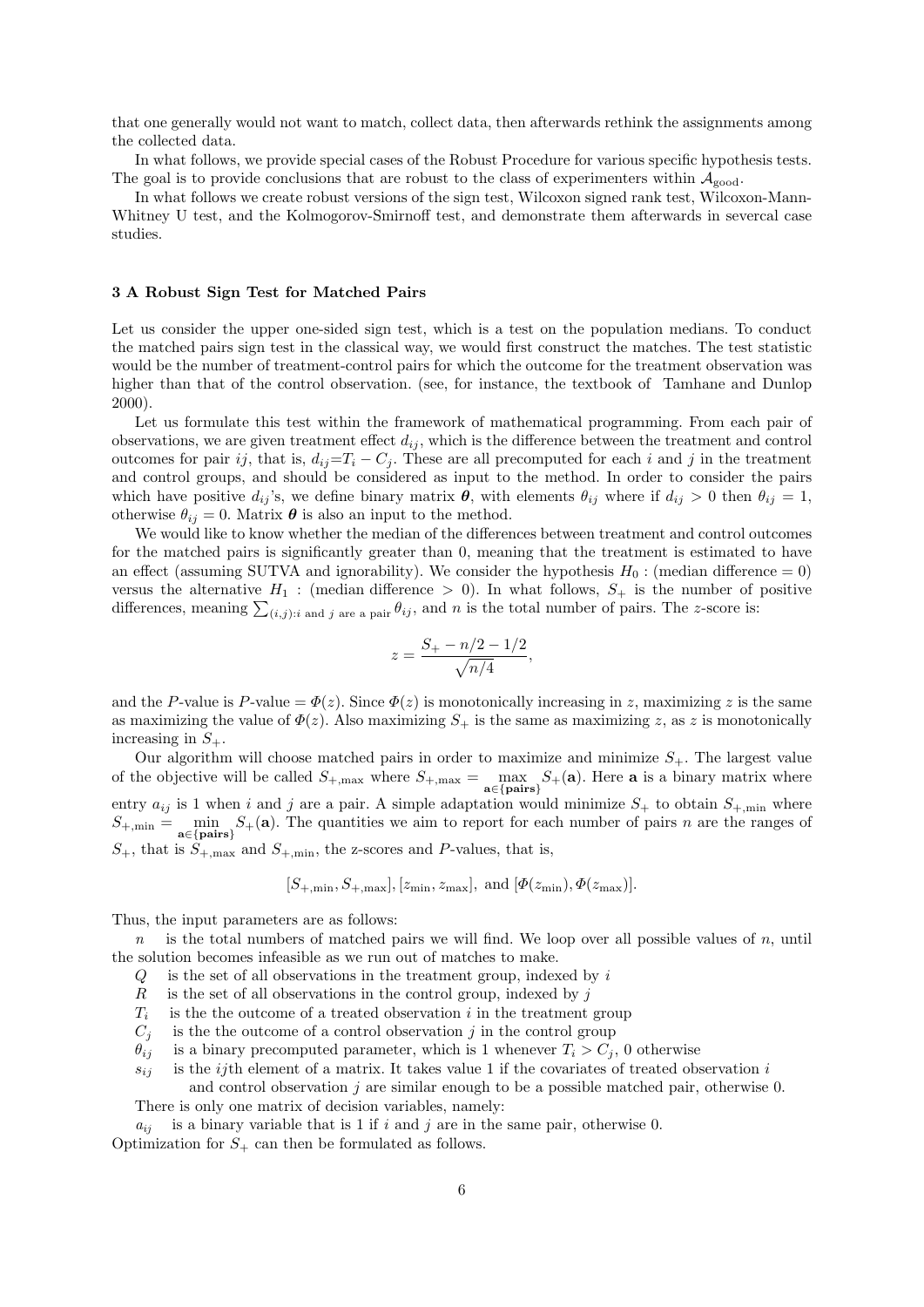Maximize/Minimize<sub>**a**</sub> 
$$
S_+(\mathbf{a}) = \sum_{i \in Q} \sum_{j \in R} a_{ij} \theta_{ij}
$$

subject to:

$$
\sum_{i \in Q} \sum_{j \in R} a_{ij} = n
$$
 (Choose *n* pairs) (2)  
\n
$$
\sum_{i \in Q} a_{ij} \le 1
$$
  $\forall j$  (Choose at most one treatment observation) (3)  
\n
$$
\sum_{j \in R} a_{ij} \le 1
$$
  $\forall i$  (Choose at most one control observation) (4)  
\n
$$
a_{ij} \le s_{ij}
$$
  $\forall i, j$  (Choose only pairs that are allowed) (5)  
\n
$$
a_{ij} \in \{0, 1\}
$$
  $\forall i, j$  (Defines binary variable  $a_{ij}$ ) (6)

(optional covariate balance constraints).

In the objective function  $\sum_{i\in Q}\sum_{j\in R}a_{ij}\theta_{ij}$  the  $a_{ij}$  term ensures that only differences between the pairs i, j that we are selecting are used for calculating  $S_{+}$ . The first constraint ensures that we choose exactly n pairs (we loop over all values of n where feasible solutions exist), the second and third constraints ensure that only one treatment and one control observation are selected for each pair, and the fourth constraint is an if-then constraint, stating that we are only allowed to choose pairs i, j for which  $s_{ij} = 1$ . Recall that the  $s_{ij}$ 's were determined in advance, and they encode whether i's covariates are close enough to j's covariates to be chosen as a possible pair. The last constraint defines binary variables  $a_{ij}$ .

The sign test is a weak test in the sense that it requires very few distributional assumptions. This reduces the power of the test. On the other hand, it is more widely applicable to different types of datasets because it makes few assumptions.

# 4 Robust Wilcoxon Signed Rank Test

The Wilcoxon Signed Rank Test is a more powerful test on the median than the sign test, but with a stronger assumption: it assumes that the population distribution is symmetric. We define the following parameters and decision variables to formulate the model:

- $T_i$ is the the outcome of a treated observation  $i$  in the treatment group
- $C_i$  is the the outcome of a control observation j in the control group
- $s_{ij}$  is the *ij*th element of a matrix. It takes value 1 if the covariates of treated observation i

and control observation j are similar enough to be a possible matched pair, otherwise  $0 \delta_{ij}$ is a binary precomputed parameter, which is equal to 1 if  $T_i$  is greater than  $C_j$ , 0 otherwise  $g_{ijkl}$  is a binary precomputed parameter, which is equal to 1 if  $\eta_{ij}$  is greater than  $\eta_{kl}$ , where  $\eta_{ij} = |T_i - C_j|$ , 0 otherwise

There are three matrices of decision variables, namely:

 $a_{ij}$  is a binary variable that is 1 if i and j are in the same pair, otherwise 0

 $z_{ijkl}$  is a binary variable that is 1 if  $g_{ijkl}$ ,  $a_{ij}$  and  $a_{kl}$  all are equal to 1, 0 otherwise. Intuitively  $z_{ijkl}$  is 1 only when ij and kl are both being used as pairs and when ij's absolute difference is larger than kl's absolute difference.

 $h_{ij}$  is an integer variable whose value is the rank of pair ij. It is the count of kl pairs ranked beneath pair ij (plus one, so that the lowest rank is 1 rather than  $0$ ).

To compute the test statistic in the traditional way, one would compute absolute differences  $\eta_{ij}$  and rank order them. The test statistic is the sum of ranks of the positive differences. The formulation is as follows :

Maximize/Minimize<sub>**a,z,h**</sub> 
$$
w_{+}(\mathbf{a}, \mathbf{z}, \mathbf{h}) = \sum_{i \in Q} \sum_{j \in R} h_{ij} \delta_{ij}
$$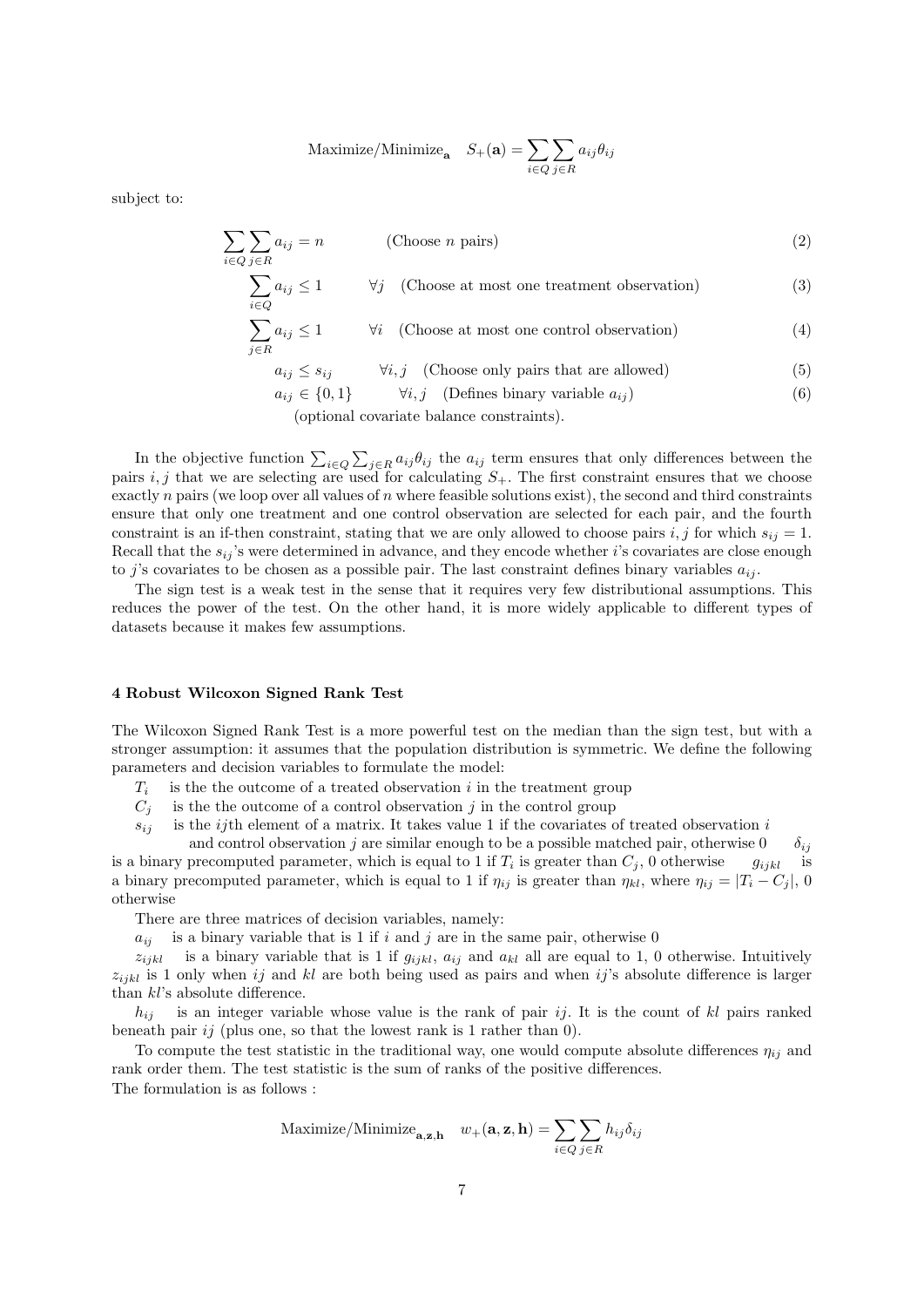subject to:

 $\sum$ i∈Q

 $\sum$ j∈R

$$
g_{ijkl} + a_{ij} + a_{kl} - 2 \le z_{ijkl} \quad \forall i, j, k, l \quad (z_{ijkl} \text{ takes a value of 1 only if } a_{ij}, a_{kl} \text{ and } g_{ijkl} \text{ are 1}) \quad (7)
$$
\n
$$
z_{ijkl} \le a_{ij} \quad \forall i, j, k, l \quad (z_{ijkl} \text{ is allowed to take a value of 1 only if } a_{ij} \text{ is 1}) \quad (8)
$$
\n
$$
z_{ijkl} \le a_{kl} \quad \forall i, j, k, l \quad (z_{ijkl} \text{ is allowed to take a value of 1 only if } a_{kl} \text{ is 1}) \quad (9)
$$
\n
$$
z_{ijkl} \le g_{ijkl} \quad \forall i, j, k, l \quad (z_{ijkl} \text{ is allowed to take a value of 1 only if } g_{ijkl} \text{ is 1}) \quad (10)
$$
\n
$$
a_{ij} \le s_{ij} \quad \forall i, j \quad \text{(Choose only pairs that are allowed)} \quad (11)
$$

$$
a_{ij} = n \tag{12}
$$

$$
\sum_{i \in Q} a_{ij} \le 1 \qquad \forall j \quad \text{(Choose at most one treatment observation)} \tag{13}
$$

$$
\sum_{j \in R} a_{ij} \le 1 \qquad \forall i \quad \text{(Choose at most one control observation)} \tag{14}
$$

$$
a_{ij} \in \{0, 1\} \qquad \forall i, j \quad \text{(Defines binary variable } a_{ij}) \tag{15}
$$

$$
h_{ij} = \sum_{k \in Q} \sum_{l \in R} z_{ijkl} + a_{ij} \qquad \forall i, j \quad \text{(Defines } h_{ij}\text{)}.
$$
\n
$$
(16)
$$

(optional covariate balance constraints).

Equations (7) to (10) are used to ensure that  $z_{ijkl}=1$  when  $g_{ijkl}$ ,  $a_{ij}$  and  $a_{kl}$  all are one. Equation (11) is used to maintain covariates constraint such that only when the precomputed parameter  $s_{ij}$  is 1 then  $a_{ij}$  is allowed to take a value of 1. Constraints (12)-(14) are the same constraints as in the sign test, to make sure we have  $n$  pairs with one treatment and control observation in each pair. Equation (15) defines binary variables  $a_{ij}$ . Equation (16) is used to calculate rank  $h_{ij}$  for each pair ij. If the pair ij is not being used then  $a_{ij}$  will be 0, which means  $z_{ijkl}$  will be 0 by Constraint (8). This means the only ij pairs that have positive heights are those that are being used as matched pairs. The objective will only add up heights of pairs ij for which the absolute differences are positive, which was precomputed as  $\delta_{ij}$ .

The z-score is computed from the optimal value of  $w_+$  through the following formula, and the pvalue is computed as usual.

$$
z = \frac{w_+(\mathbf{a}, \mathbf{z}, \mathbf{h}) - n(n+1)/4 - 1/2}{\sqrt{n(n+1)(2n+1)/24}}.
$$

# 5 Robust Wilcoxon-Mann-Whitney Test (Wilcoxon Rank Sum Test)

The Wilcoxon-Mann-Whitney test (which is the same as the Wilcoxon Rank Sum test or the Mann-Whitney  $U$  test) is for two independent samples, and is used to show that observations from one population tend to be (stochastically) larger than from another population. Like the signed rank test, it requires us to sum ranks, but this time we sum the ranks of the observations rather than the ranks of pairs since we are working with independent samples. When applying this to observational data with covariates, we will choose samples from the treatment and control population that are similar to each other so that the test is meaningful. This requires us to select a subset of the treatment and control observations, so again we are in the robust setting. However, we are not constructing one-to-one matches as in the previous two hypothesis tests. Because of this, we chose to use covariate balance constraints rather than calipers for our experiments.

The way we were able to formulate this problem differs notationally from the previous two hypothesis tests. We define the following parameters and decision variables to formulate the model:

- $V$  is the set of all observations in the treatment and control group, indexed by i
- $t_i$ is precomputed binary parameter which is 1 if unit  $i$  is in the treatment group
- $y_i$ is the outcome of unit  $i$
- $X_{ik}$  is the  $k^{\text{th}}$  covariate value for unit i
- $g_{ij}$  is 1 if outcome  $y_i$  is greater than outcome  $y_j$ , 0 otherwise

There are three matrices of decision variables, namely:

 $u_i$ is 1 if we use unit  $i$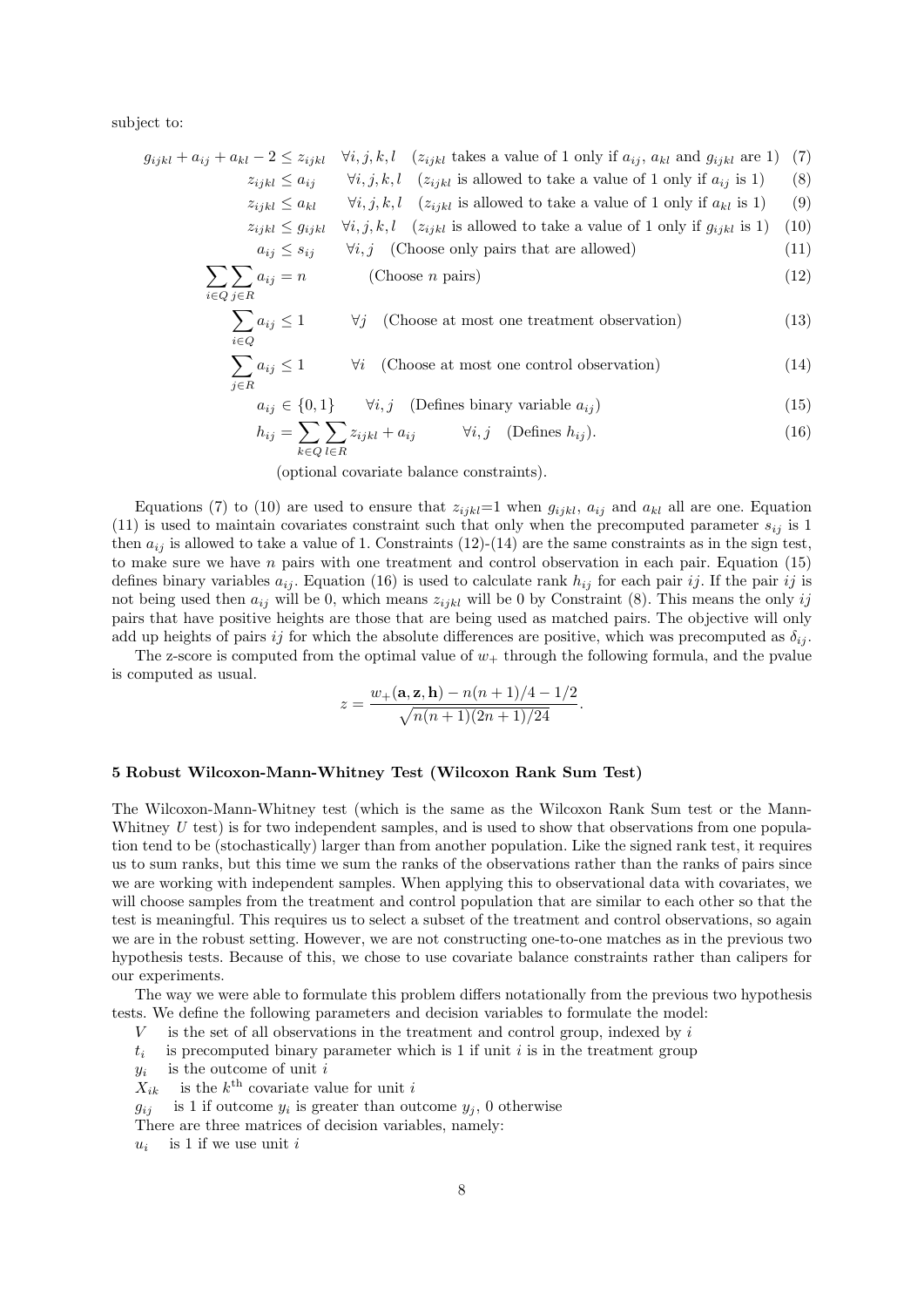$z_{ij}$  is a binary variable that is 1 if  $g_{ij}$ ,  $u_i$  and  $u_j$  all are equal to 1, 0 otherwise  $h_i$ is the rank of observation  $i$ .

The formulation is:

$$
\text{Maximize/Minimize}_{\mathbf{u}, \mathbf{z}, \mathbf{h}} \quad w(\mathbf{u}, \mathbf{z}, \mathbf{h}) = \sum_{i \in V} h_i (1 - t_i)
$$

subject to:

$$
g_{ij} + u_i + u_j - 2 \le z_{ij}
$$
  $\forall i, j \ (z_{ij} \text{ takes a value of 1 if } u_i, u_j \text{ and } g_{ij} \text{ are 1})$  (17)  
 $z_i \le u_j$   $\forall i, j \ (z_{ij} \text{ is allowed to take a value of 1 when } u_j \text{ is 1})$  (18)

$$
z_{ij} \geq u_i
$$
  $\forall i, j \quad (z_{ij} \text{ is allowed to take a value of 1 when } u_i \text{ is 1})$  (10)

$$
z_{ij} \le u_j
$$
  $\forall i, j \ (z_{ij} \text{ is allowed to take a value of 1 when } u_j \text{ is 1})$  (19)  
 $z_{ij} \le a_{ij}$   $\forall i, i \ (z_{ij} \text{ is allowed to take a value of 1 when } a_{ij} \text{ is 1})$  (20)

$$
z_{ij} \le g_{ij} \qquad \forall i, j \quad (z_{ij} \text{ is allowed to take a value of 1 when } g_{ij} \text{ is 1)}
$$
\n
$$
u_i \in \{0, 1\} \qquad \forall i \quad \text{(Defines binary variable } u_i \text{)} \tag{21}
$$

$$
h_i = \sum_{j \in V} z_{ij} + u_i \qquad \forall i \quad \text{(Defines } h_i \text{ as the rank of observation } i)
$$
 (22)

$$
\sum_{i \in V} u_i t_i = b \qquad \qquad \text{(total number of treatment units is } b\text{)} \tag{23}
$$

$$
\sum_{i \in V} u_i (1 - t_i) = c \qquad \qquad \text{(total number of control units is } c). \tag{24}
$$

$$
\gamma \le \frac{\sum_{i \in V} X_{ik} u_i t_i}{b} - \frac{\sum_{i \in V} X_{ik} u_i (1 - t_i)}{c} \le \beta \quad \forall k \quad \text{(covariate balance)} \tag{25}
$$

Equations (17) to (20) are used to ensure that  $z_{ij}=1$  when  $g_{ij}$ ,  $u_i$  and  $u_j$  all are one. Equation (21) defines binary variables  $u_i$ . Equation (22) is used to calculate rank  $h_i$  for each observation i. Equations (23) and (24) constrain the sizes of the samples, and the sizes of the samples are used in the covariate balance constraint (25), which states that the average of each covariate in the treatment group is not too different from the average of each covariate in the control group. Usually we choose  $\gamma = -\beta$  to be a small constant. One could construct many variations on the covariate balance equations. We chose simply to have the averages of each of the covariates match, which was a nonlinear constraint that we split into two loops over values for sizes b and c of the treatment and control groups.

The test statistic is converted to a z-score through the usual formulas:

$$
z = \frac{u_1 - bc/2 - 1/2}{\sqrt{bc(b + c + 1)/12}}, \text{ where } u_1 = w(\mathbf{u}, \mathbf{z}) - \frac{b(b+1)}{2}, \tag{26}
$$

where  $b$  and  $c$  are the same values we chose for the number of points in the treatment and control groups within the formulation.

### 6 Robust Kolmogorov Smirnov Test

The two-sample Kolmogorov Smirnov (K-S) test compares the distributions of two independent samples. The K-S test statistic is the maximum difference between the empirical cumulative distribution functions of the two samples,  $D = \max |F_C(O_i) - F_T(O_i)|)$ , where  $O_i$  denotes the *i*<sup>th</sup> possible value of the outcome. Because of this, the K-S test can detect differences between two distributions beyond simply the median. In our experiments below, the K-S test was able to robustly detect a difference in outcomes that other tests were not able to detect.

We will use that fact that empirical cumulative distribution functions are piecewise constant, and that they change only at each outcome value. This means we need only check the differences between the two empirical CDFs at each of the outcome values. For convenience and troubleshooting, we usually reorder the observations prior to the start of the computation so that the  $i<sup>th</sup>$  observation has the  $i<sup>th</sup>$ largest outcome, though this is not necessary.

We define the following parameters and decision variables to formulate the optimization problem for the test statistic:

- $V$  is the set of all observations in the treatment and control group, indexed by  $i$
- $t_i$  is a precomputed parameter that is 1 if unit i is in the treatment group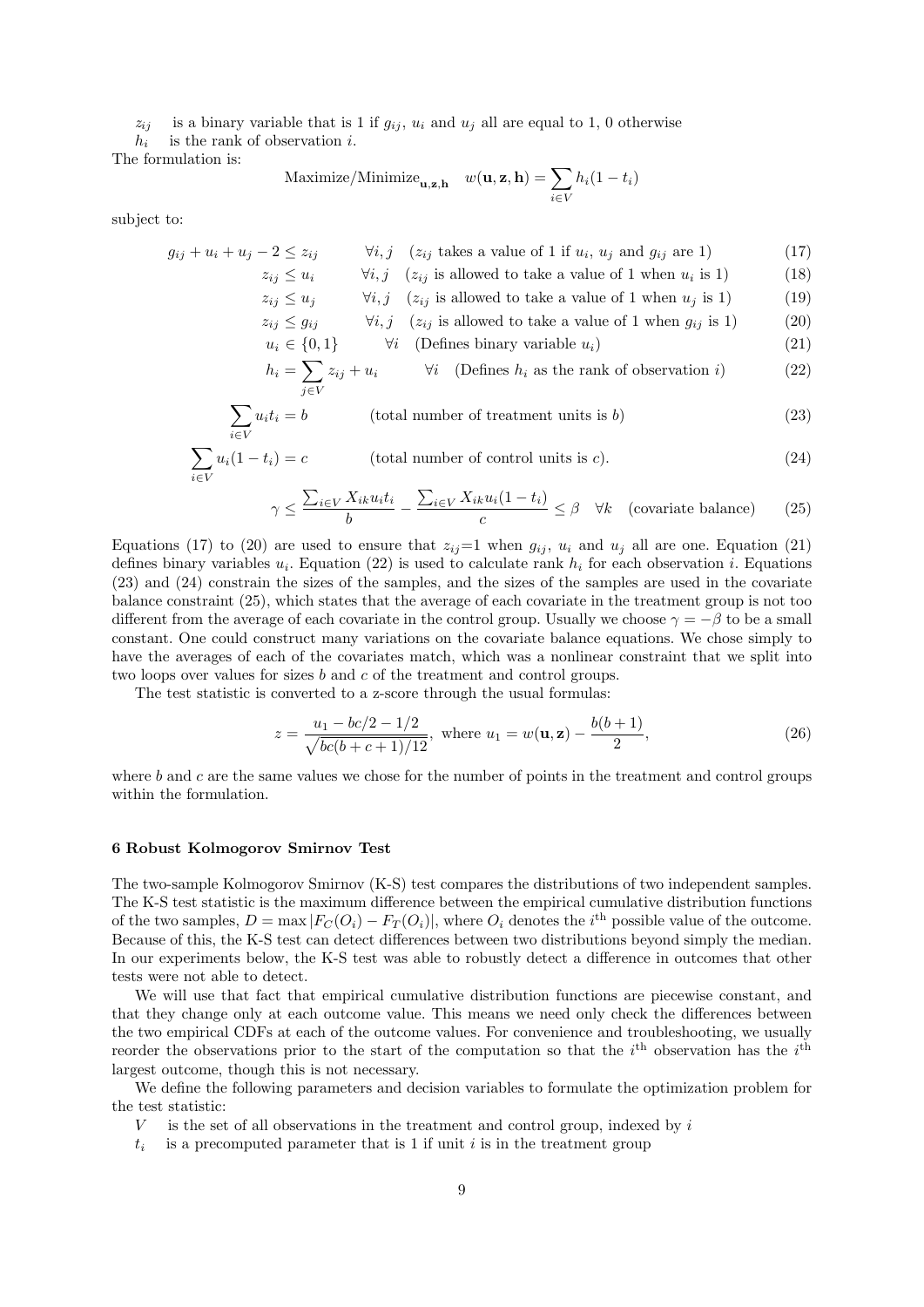$y_i$ is the (real-valued) outcome of unit i

 $X_{ik}$  is the  $k^{\text{th}}$  covariate value for unit i

 $g_{ij}$  is 1 if outcome  $y_i$  is greater than outcome  $y_j$ , 0 otherwise

 $z_{ij}$  is a binary parameter that is 1 if  $g_{ij}$  and  $t_i$  are equal to 1, 0 otherwise

 $\bar{z}_{ij}$  is a binary parameter that is 1 if  $g_{ij}$  is equal to 1 and  $t_i$  is equal to 0, 0 otherwise

There are seven matrices of decision variables, namely:

 $u_i$ is 1 if we use unit  $i$ 

 $d_i$ is the difference between the empirical cumulative distribution function of treatment and control groups at unit  $i$ 's outcome value

 $d_i$ is  $d_i$  when i is used, 0 otherwise

 $\delta_i$  is the absolute value of  $\bar{d}_i$ 

 $\psi_i$  is a binary variable used to linearize the absolute function  $\delta_i$  in the formulation

 $\bar{\psi}_i$  is another binary variable used to linearize absolute function  $\delta_i$ 

 $\theta_i$ is a binary variable used to linearize  $\max_i \delta_i$ .

The formulation is :

 $\sum$ i∈V

$$
\text{Maximize}/\text{Minimize}_{\mathbf{u},\mathbf{d},\mathbf{\bar{d}},\boldsymbol{\psi},\boldsymbol{\bar{\psi}},\boldsymbol{\theta},\boldsymbol{\delta}} \quad D(\mathbf{u},\mathbf{d},\mathbf{\bar{d}},\boldsymbol{\psi},\boldsymbol{\bar{\psi}},\boldsymbol{\theta},\boldsymbol{\delta})
$$

subject to:

$$
d_i = \sum_{j \in V} \left( \frac{u_j z_{ij}}{b} - \frac{u_j \bar{z}_{ij}}{c} \right) \qquad \forall i \quad (\text{Calculates } d_i)
$$
 (27)

$$
u_i \geq \qquad \bar{d}_i \qquad \forall i \quad \text{(Con firms that } \bar{d}_i \text{ is 0 if } u_i \text{ is 0)} \tag{28}
$$
\n
$$
\bar{d}_i - d_i \leq \qquad (1 - u_i) \qquad \forall i \quad \text{(Con firms that } \bar{d}_i = d_i \text{ when } u_i \text{ is 1)} \tag{29}
$$

$$
d_i - \bar{d}_i \leq \qquad (1 - u_i) \qquad \forall i \qquad \text{(Continuous that } \bar{d}_i = d_i \text{ when } u_i \text{ is 1)} \tag{29}
$$
\n
$$
d_i - \bar{d}_i \leq \qquad (1 - u_i) \qquad \forall i \qquad \text{(Confirms that } \bar{d}_i = d_i \text{ when } u_i \text{ is 1)} \tag{30}
$$

$$
\delta_i \geq \qquad \qquad \bar{d}_i \qquad \qquad \forall i \quad (\text{defines } \delta_i \text{ as absolute value of } d_i) \tag{31}
$$

$$
\delta_i \geq -\bar{d}_i \qquad \forall i \quad (\text{defines } \delta_i \text{ as absolute value of } d_i)
$$
 (32)

- $\delta_i \leq \bar{d}_i + (1 \psi_i)$   $\forall i$  (defines  $\delta_i$  as absolute value of  $d_i$ ) (33)  $-\delta_i \leq \bar{d}_i + (1 - \bar{\psi}_i)$ 
	- $\forall i$  (defines  $\delta_i$  as absolute value of  $d_i$ ) (34)

$$
\sum_{i \in V} \psi_i + \bar{\psi}_i = 1 \qquad \forall i \quad (\text{defines } \delta_i \text{ as absolute value of } d_i)
$$
 (35)

$$
D \geq \qquad \delta_i \qquad \forall i \quad (D \text{ takes the maximum value of } \delta_i)
$$
\n
$$
D \leq \qquad \delta_i + (1 - \theta_i) \qquad \forall i \quad (D \text{ takes the maximum value of } \delta_i \text{ when } \theta_i = 1)
$$
\n
$$
(36)
$$
\n
$$
(37)
$$

$$
v \qquad (D \text{ takes the maximum value of } v_i \text{ which } v_i = 1) \tag{91}
$$

$$
\theta_i = 1 \qquad \forall i \quad (\text{Max occurs when } \theta_i = 1) \tag{38}
$$

$$
\gamma \le \frac{\sum_{i \in V} X_{ik} u_i t_i}{b} - \frac{\sum_{i \in V} X_{ik} u_i (1 - t_i)}{c} \le \beta \qquad \forall k \quad \text{(covariate balance)}\tag{39}
$$

$$
\sum_{i \in V} u_i t_i = b \qquad \qquad (total number of treatment units is b)
$$
 (40)

$$
\sum_{i \in V} u_i (1 - t_i) = c \qquad \qquad \text{(total number of control units is } c)
$$
\n
$$
\tag{41}
$$

$$
\psi_i \in \{0, 1\} \qquad \forall i \quad \text{(binary variables } \psi_i) \tag{42}
$$
\n
$$
\bar{\psi}_i \in \{0, 1\} \qquad \forall i \quad \text{(binary variables } \bar{\psi}_i) \tag{43}
$$

$$
\psi_i \in \{0, 1\} \qquad \forall i \quad \text{(binary variables } \psi_i) \tag{43}
$$
\n
$$
\theta \in \{0, 1\} \qquad \forall i \quad \text{(binary variables } \theta_i) \tag{44}
$$

$$
\theta_i \in \{0, 1\} \qquad \forall i \quad \text{(binary variables } \theta_i). \tag{44}
$$

Equation (27) calculates  $d_i$ . Equations (28) to (30) are used to ensure that  $\bar{d}_i = d_i$  when observation i is used, otherwise  $\bar{d}_i = 0$ . Equations (31) to (35) are used to linearize the absolute function in  $d_i$ . Equations (36) to (38) are used to linearize the max function. Equations (39) maintains covariate balance, and (40) and (41) are the sizes of the treatment and control samples. The P-value can be computed directly from the test statistic as usual.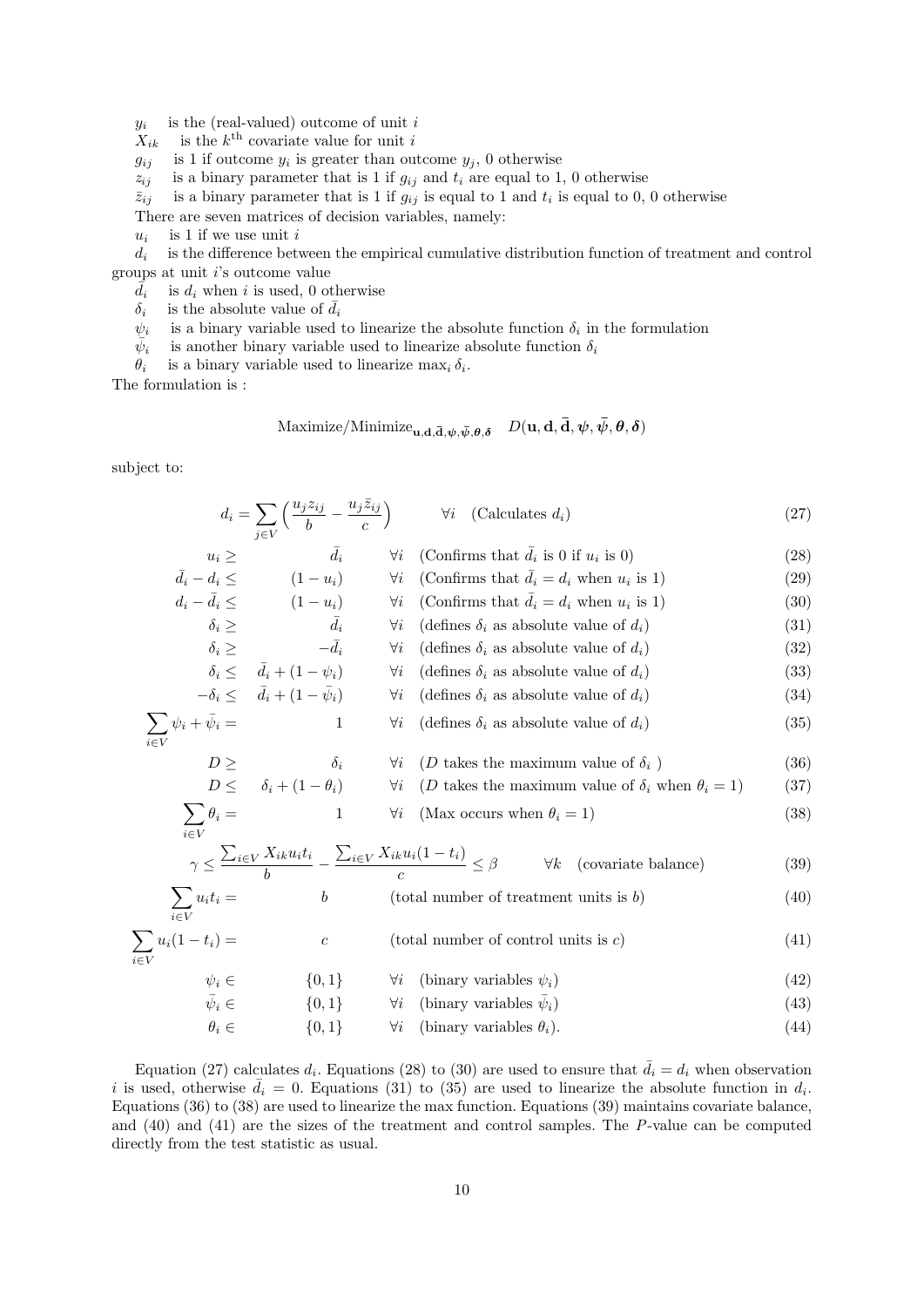

Fig. 1 (Left) Sign test maximum and minimum P-values for different n for bikeshare data with 50 control and treatment points. Each point on the plot corresponds to a set of matched pairs that comes from a solution to a mixed-integer optimization problem. The treatment is mist (vs. clear) weather. The result is inconclusive. (Right) Wilcoxon signed rank test maximum and minimum P-values for different n for bikeshare data, with similar results.

# 7 Case Studies

Our optimization models have been implemented in AMPL (Fourer et al. 2002), and solved with the solver CPLEX (ILOG 2007). The following two case studies demonstrate our proposed algorithms. Both datasets are publicly available for the purpose of reproducibility. Our code will be made available upon request.

# 7.1 Case Study 1

Capital Bikeshare is a bike rental company operating in Washington DC. We have two years (2011-2012) of bike sharing data (see Fanaee-T and Gama 2014), comprised of 3,807,587 rental records from 731 days. Each day's data had detailed feature information including the following: Season (Spring; Summer; Fall; Winter), Year (2011; 2012), Workday (No; Yes), Temperature, Humidity, Wind speed. We aimed to test whether misty weather or snow had an effect on the number of bikes rented. We grouped days into those with clear weather (Clear, Few clouds, Partly cloudy, and Cloudy), misty weather (Mist  $+$ Cloudy, Mist + Broken clouds, Mist + Few clouds, Mist), and snowy weather (Light Snow, Light Rain + Thunderstorm + Scattered clouds, Light Rain + Scattered clouds). The outcome is the number of rental bikes that day. For the one-to-one matched pairs test (the sign test and signed rank test), days were considered to be possible matches if covariates season, year and workday were the same, and the differences in temperature, humidity and wind speed are less or equal to 2, 5 and 5 for clear vs. misty weather experiment, respectively for treated unit  $i$  and control unit  $j$ , 0 otherwise; these are the days for which  $s_{ij} = 1$ . In the covariate balance constraint, we have set  $b = c, \gamma = -1$  and  $\beta = 20$  ( $\beta = 2$  for clear vs. snowy weather).

Figure 1 (left) shows the sign test results for the bikeshare data, and Figure 1 (right) shows the signed rank test results. The hypothesis is that misty weather influences bike rentals. On the horizontal axis of each plot is the number of matched pairs  $n$ , and the two curves on each plot result from the maximization and minimization of the  $P$ -value at each  $n$ . The result from both tests is inconclusive, where we showed it was possible to obtain almost any  $P$ -value along the full range of  $n$  where a feasible set of matches exists. In other words, it is possible for a reasonable experimenter to obtain a P-value of almost 0 and another experimenter to obtain a P-value of almost 1. This is the type of uncertainty one would want to know about when conducting matched pairs tests on observational data. The sign test and signed rank tests consider only the median, so let us conduct the other tests to compare other aspects of the distributions.

Figure 2 (left) shows the Wilcoxon-Mann-Whitney U test results, indicating that as the number of points  $b/c$  is increased, the maximum and minimum P-values tend to converge to around  $p = 0.4$ , which in this case means we cannot reject the null hypothesis that misty weather does not cause a decrease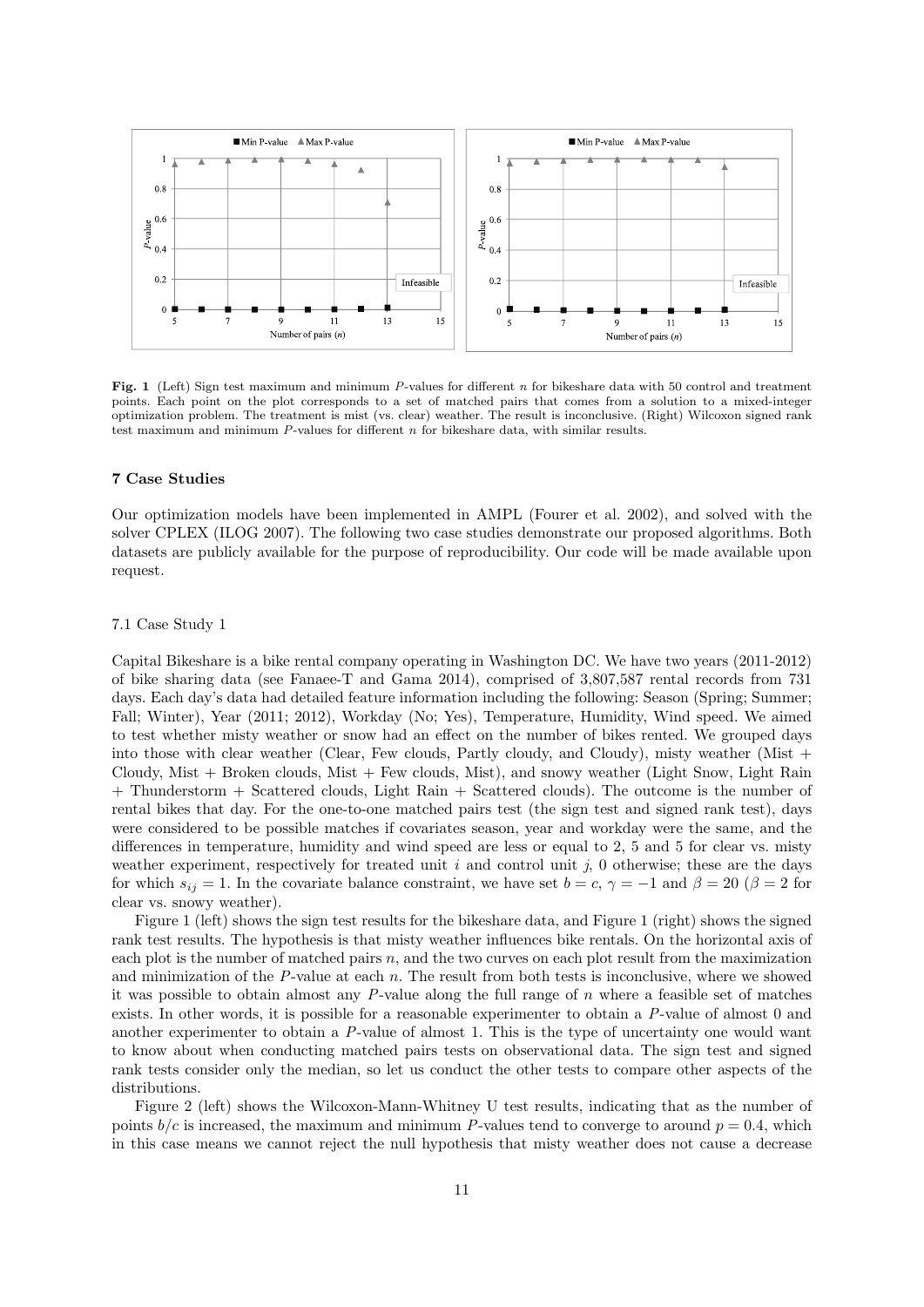

Fig. 2 (Left) Wilcoxon-Mann-Whitney U test maximum and minimum P-values for different b for bikeshare data with 20 control and treatment points. Each point on the plot corresponds to a set of treatment and control samples that are chosen as the solution to a mixed-integer optimization problem. The treatment is mist (vs. clear) weather. The result is that we cannot reject the null hypothesis that the misty weather affects the median number of bikes rented. (Right) Kolmogorov Smirnov Test maximum and minimum  $P$ -values for different  $b$  for bikeshare data

.

in the number of rental bikes. Figure 2 (right) shows the Kolmogorov-Smirnov test results. The plot illustrates why considering only the largest number of matched pairs (as traditionally done) leaves out a considerable source of uncertainty. If one chooses only the largest number of pairs, there is only one solution and the null hypothesis is rejected even in the most pessimistic case. If one gives the matching algorithm slightly more flexibility by allowing it to choose fewer matches, the range of possible P-value becomes much larger, explicitly showing the uncertainty.

To try to understand why the KS test would reject for larger numbers of pairs, and why the KS test might have different results from the U test, sign test, and signed rank test, we considered the histograms of outcomes for the control and treatment groups provided in Figure 3. The KS test considers differences in CDF, whereas the other tests consider much coarser statistics of the distribution, like differences in median; from the figures, it is clear that the medians of the two distributions are similar, however, the CDF's are very different which could easily explain the apparent discrepancy in results between the tests. Once the number of pairs required is sufficiently large, there would be several treatment outcomes within the low 800-1000 bikes range. The treatment outcomes within this range do not have many corresponding control outcomes (the control histogram values are low within that range). This is possibly why the medians of the distributions could be similar yet the CDF's could be different.

Since mist did not seem to conclusively influence the number of bikes rented in Washington DC, we considered whether snow would have an influence. Figure 4 shows results for the Wilcoxon-Mann-Whitney U test (left) and Kolmogorov-Smirnov test (right). These tests clearly reject the null hypothesis that snowy weather does not affect the number of bikes rented.

### 7.2 Case Study 2

In this case study we used cardiotocography data from the study of Ayres-de Campos et al. (2000). This dataset was derived from fetal cardiotocograms (CTGs). For each fetus, the available covariates are : AC number of accelerations per second, FM - number of fetal movements per second, UC - number of uterine contractions per second, DL - number of light decelerations per second, ASTV - percentage of time with abnormal short term variability, MSTV - mean value of short term variability, ALTV - percentage of time with abnormal long term variability, MLTV - mean value of long term variability. The outcome is fetal heart rate and the "treatment" is whether the fetus has a pathologic fetal state, which is measured after birth. Pathologic state is not a true treatment in that there may be no intervention (similarly to issues with testing on gender). The test estimates whether poor fetal state affects the heart rate, all else being equal, controlling for all other covariates. For the one-to-one matched pairs test (the sign test and signed rank test, whose results were inconclusive and shown in Figure 5), babies were considered to be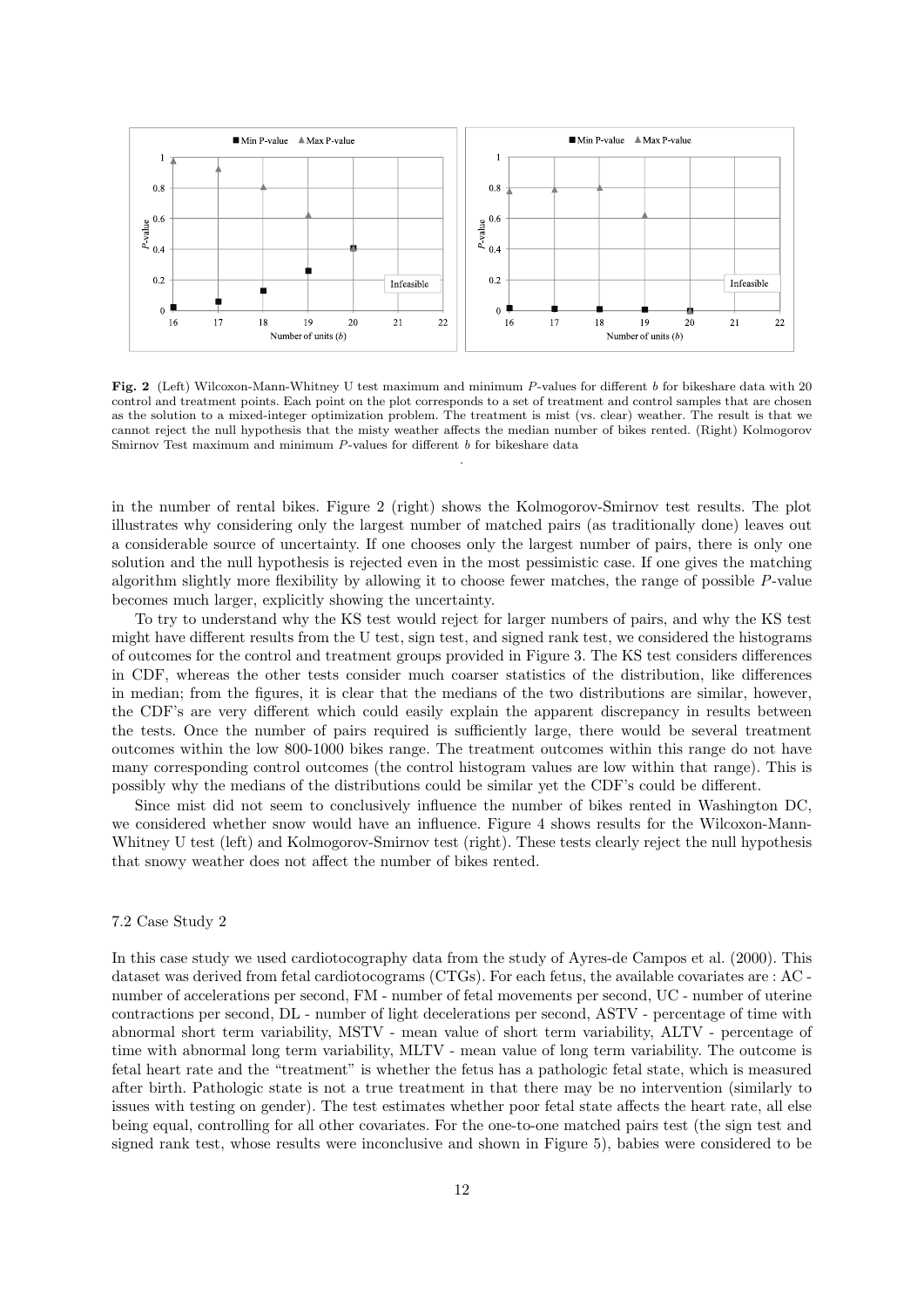Misty Weather Clear Weather



Fig. 3 Histograms of treatment and control outcomes (histogram of number of bikes rented per day in misty weather and in clear weather).



Fig. 4 (Left) Wilcoxon-Mann-Whitney U test maximum and minimum P-values for different b for bikeshare data with 20 control and treatment points. Each point on the plot corresponds to a set of treatment and control samples that are chosen as the solution to a mixed-integer optimization problem. The treatment is snowy (vs. clear) weather. The result is that we can reject the null hypothesis that the snow weather affects the median number of bikes rented. (Right) Kolmogorov Smirnov Test maximum and minimum P-values for different b for bikeshare data.

possible matches if the differences in AC, FM, UC, DL, ASTV, MSTV, ALTV and MLTV are less or equal to 5, 300, 5, 7, 14.14, 5, 7 and 7, respectively for treated unit i and control unit j, 0 otherwise; these are the babies for which  $s_{ij} = 1$ . Similar to the previous experiments, we have set  $b = c, \gamma = -100$ and  $\beta = 100$  in the covariate balance constraint.

For the Wilcoxon-Mann-Whitney U test shown in Figure 6 (left), the result was inconclusive, meaning it is possible that the distribution of fetal heart rates for the fetuses in poor health is not stochastically different than the distribution of heart rates for the healthy fetuses. The Kolmogorov-Smirnov test (Figure 6, right) robustly indicated that we cannot reject the null hypothesis that the CDF's for the two samples are the same. However, in both cases it seems that if more treatment points were available, the results are less likely to be significant. Viewing trends in the range of significance levels as the amount of data increases can potentially be very useful, as exemplified by both the left and right of Figure 6. Rather than simply reporting one significance level in the range, we can see a much fuller picture of the tests we are conducting.

# 8 Background Literature and Discussion

Observational data is now pervasive, and it is becoming much more common for companies, medical practitioners, policy makers, and scientists (particularly social scientists like economists and sociologists)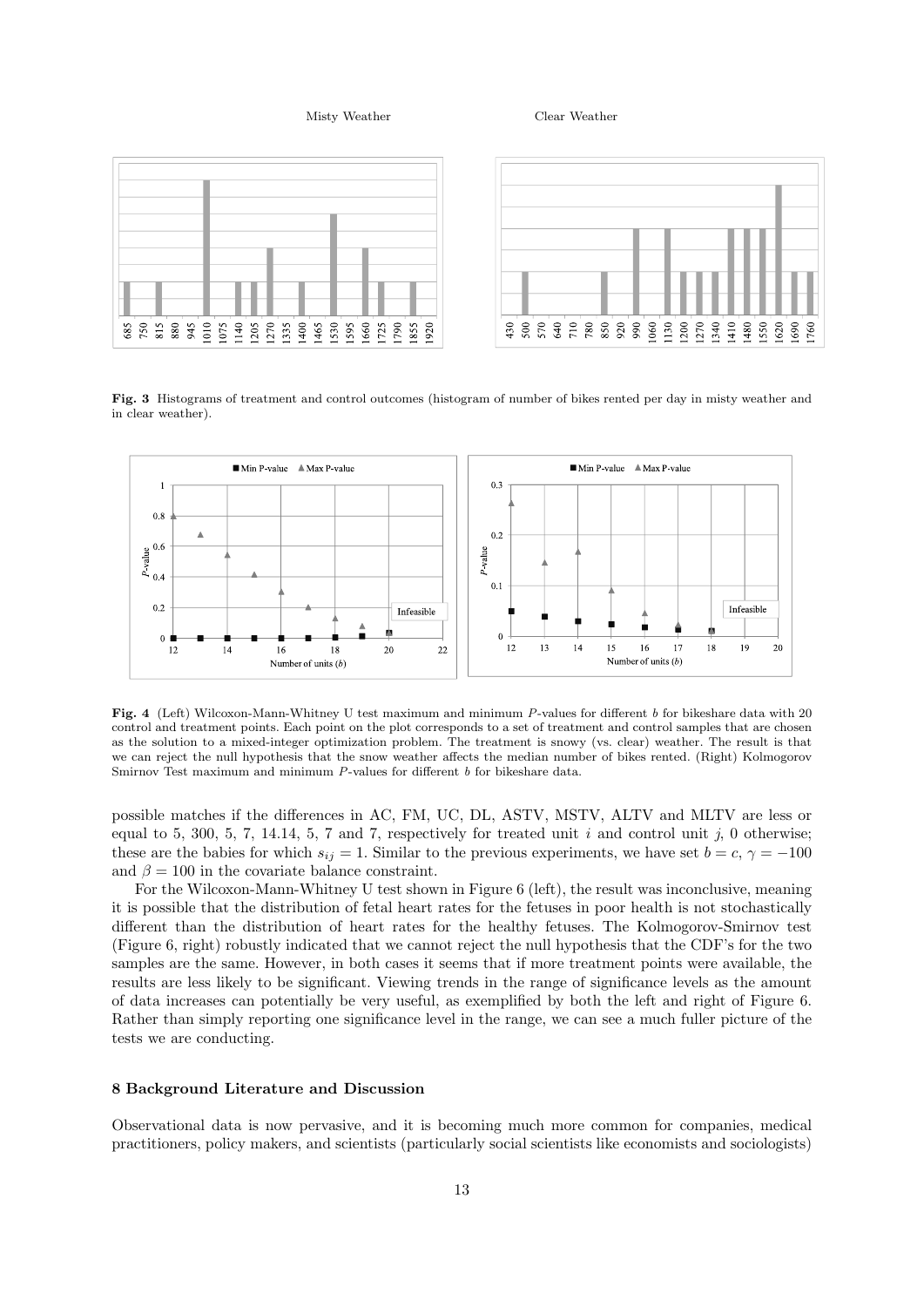

Fig. 5 (Left) Sign test maximum and minimum P-values for different n for full cardiotocography dataset. Each point on the plot corresponds to a set of matched pairs that comes from a solution to a mixed-integer optimization problem. The result is inconclusive. (Right) Similar results for the Wilcoxon signed rank test. This particular test was difficult to solve because it considers ranks of pairs, so it was only able to produce a small number of feasible solutions.



Fig. 6 (Left) Wilcoxon-Mann-Whitney U test optimum P-values for different b for cardiotocography data with 20 control and treatment points. Each point on the plot corresponds to a set of treatment and control samples that are chosen as the solution to a mixed-integer optimization problem. (Right) Similar results for Kolmogorov Smirnov test.

to infer causal effects and make decisions based on these observational data. Matched pairs techniques are used very often, because it helps to reduce confounding, which is caused by the treatment and control populations being different. Treatment and control populations can be very different – for instance, consider the question of whether blood thinners reduce the occurrence of stroke. It might clearly be observed that people on blood thinners actually have more strokes than people not on blood thinners, but this is misleading. In fact, the people who are given blood thinners are precisely those who are at high risk for stroke. However, if we were to match each person with blood thinners to an almost-identical person without blood thinners, then differences between the outcomes of the two populations are not simply due to bias and thus become meaningful.

Observational studies can allow us to investigate treatment effects when it is not feasible to assign units to treatment and control groups randomly (Rosenbaum 2010). Because the treatment and control populations are often different, matching is commonly done in order to remove the confounding effects of the observed variables (Stuart 2010). Rosenbaum (1989) first proposed to solve the matched pair design problem as an optimal matching problem using network flow theory, as opposed to greedy heuristics. He formulated the optimal matched pair problem as a minimum cost flow problem and compared its performance with the greedy approach for choosing pairs. In some observational studies, it is required to consider full matching, where some matched sets have one control unit and one or more treated unit(s), while other matched sets have one or more control unit(s) and a single treated unit. For such studies, Hansen (2004), Hansen and Olsen Klopfer (2006) developed an equivalent network flow algorithm.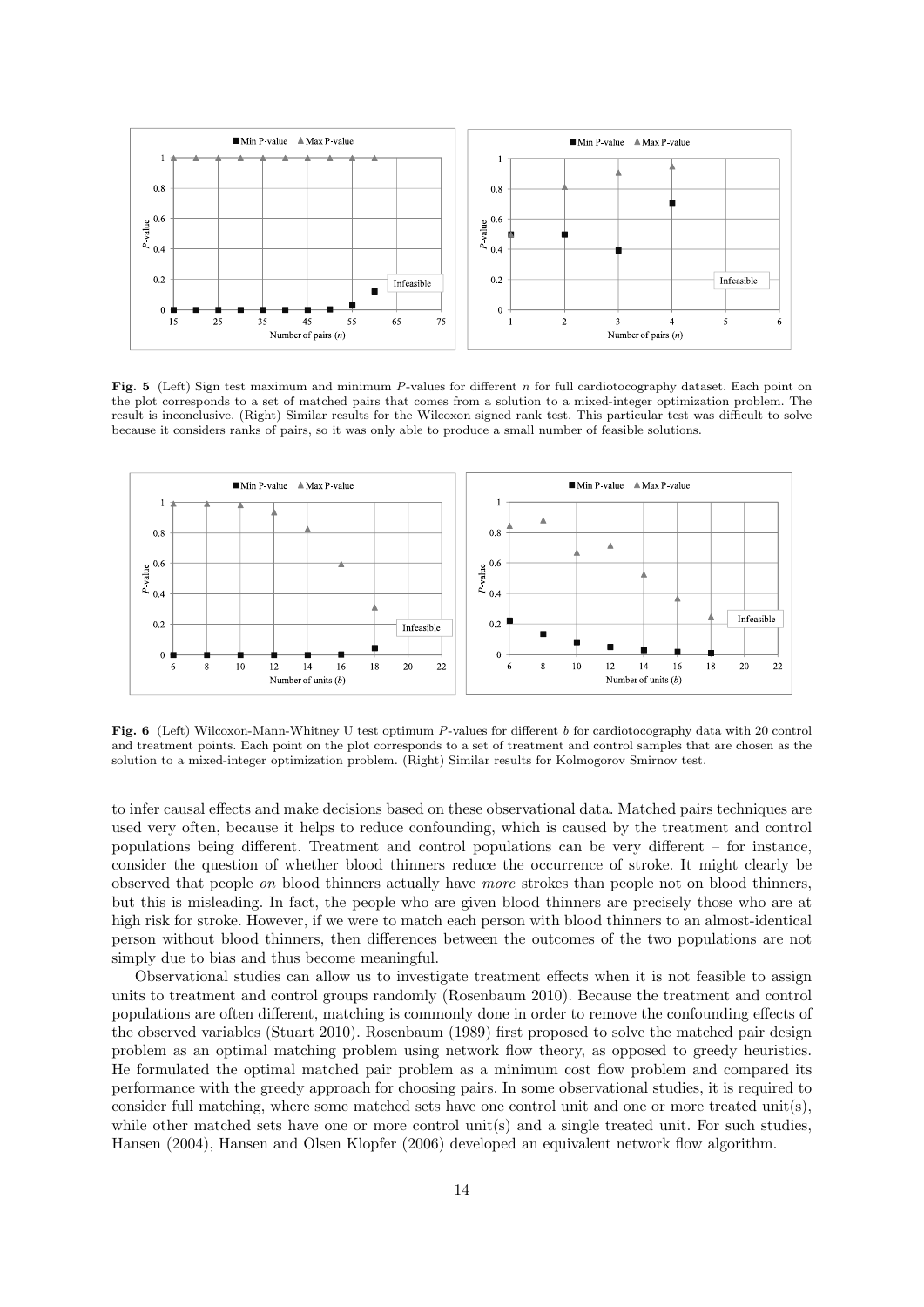The first line of work to formulate the problem of constructing matched pairs as a mixed integer program is that of Zubizarreta (2012), Zubizarreta et al. (2013, 2014), which provided a substantially broader perspective on the possible ways to construct matches. In particular, Zubizarreta (2012), Zubizarreta et al. (2013, 2014) noted that integer programming would be able to accommodate very complex constraints, such as balance constraints, that would be very difficult to do within the network flow setting. They used interesting objective functions and constraints to construct their matched pairs. They optimized combinations of quality measures for the matches, such as the sum of distances between treatment and control. Tam Cho et al. (2013) also aimed to construct treatment and control sets based on discrete optimization, where balance criteria was optimized, but they used simulated annealing and did not form the problem as a mixed-integer program. All past works on optimization for forming matched pairs construct the matches only from the covariates and not from the outcomes. This is different than our work, where we advocate using the outcomes.

Network flow is limiting, in that it cannot handle complicated constraints. Zubizarreta (2012) provides an important step further than the optimal matching techniques described above, showing that if one is willing to solve an integer program, then a lot of flexibility can be gained in how the matches are constructed; we can then use the full flexibility of ILP to encode logical constraints that affect the matching. In that study, an ILP-based optimal matching method for kidney failure after surgery was described, where the objective is either to minimize both the total sum of distances between treatment and control, and a weighted sum of specific measures of covariate imbalance, or the total sum of distances while constraining the measures of imbalance to be less than or equal to certain tolerances. (These constraints can also be added to the formulations in the present work if desired.) Zubizarreta et al. (2013) used ILP-based matched pair techniques for late preterm birth outcomes, while Zubizarreta et al. (2014) used such techniques to assess effectiveness of for-profit and not-for-profit high schools in Chile. Tam Cho et al. (2013) proposed a discrete optimization model for causal inference problems, where a measure of balance is maximized to find a subset of the treatment group and a subset of the control group, and a simulated annealing algorithm was used for optimization.

# 9 Conclusions

In an age where important decisions are made based on conclusions from data, we cannot afford to overlook important sources of uncertainty. This work handles one of those sources, namely the uncertainty associated with the procedure for assigning the matches. These robust tests provide a much clearer perspective on what outcomes can be produced. They allow us to know not only that one set of matched pairs produced a certain result, but that all reasonable sets of matched pairs produced that result. These tests do this in a way that avoids making behavioral assumptions about the way experimenters choose matches.

The contributions of this paper are: (i) This work quantifies an important and overlooked form of uncertainty that can have profound effects on observational studies. (ii) We provide causal inference researchers with a capability they did not have before. Prior to this work it would have been almost impossible to compute the reasonable range of matched pairs test results. (iii) A set of efficient mixedinteger programming formulations that are all linear in the decision variables, even though they encode complicated quantities like ranks and cumulative distribution function values.

We have clearly shown in experiments that a single matching procedure can fail miserably to show the necessary information for making policy decisions, whereas results from these new robust tests provide a more complete perspective.

# Acknowledgments

The authors express their gratitude to the Natural Sciences and Engineering Research Council of Canada (NSERC) for their financial support of this research.

# References

Ayres-de Campos, D., J. Bernardes, A. Garrido, J. Marques-de Sá, L. Pereira-Leite. 2000. Sisporto 2.0: a program for automated analysis of cardiotocograms. J Matern Fetal Med. 9(5) 311–318.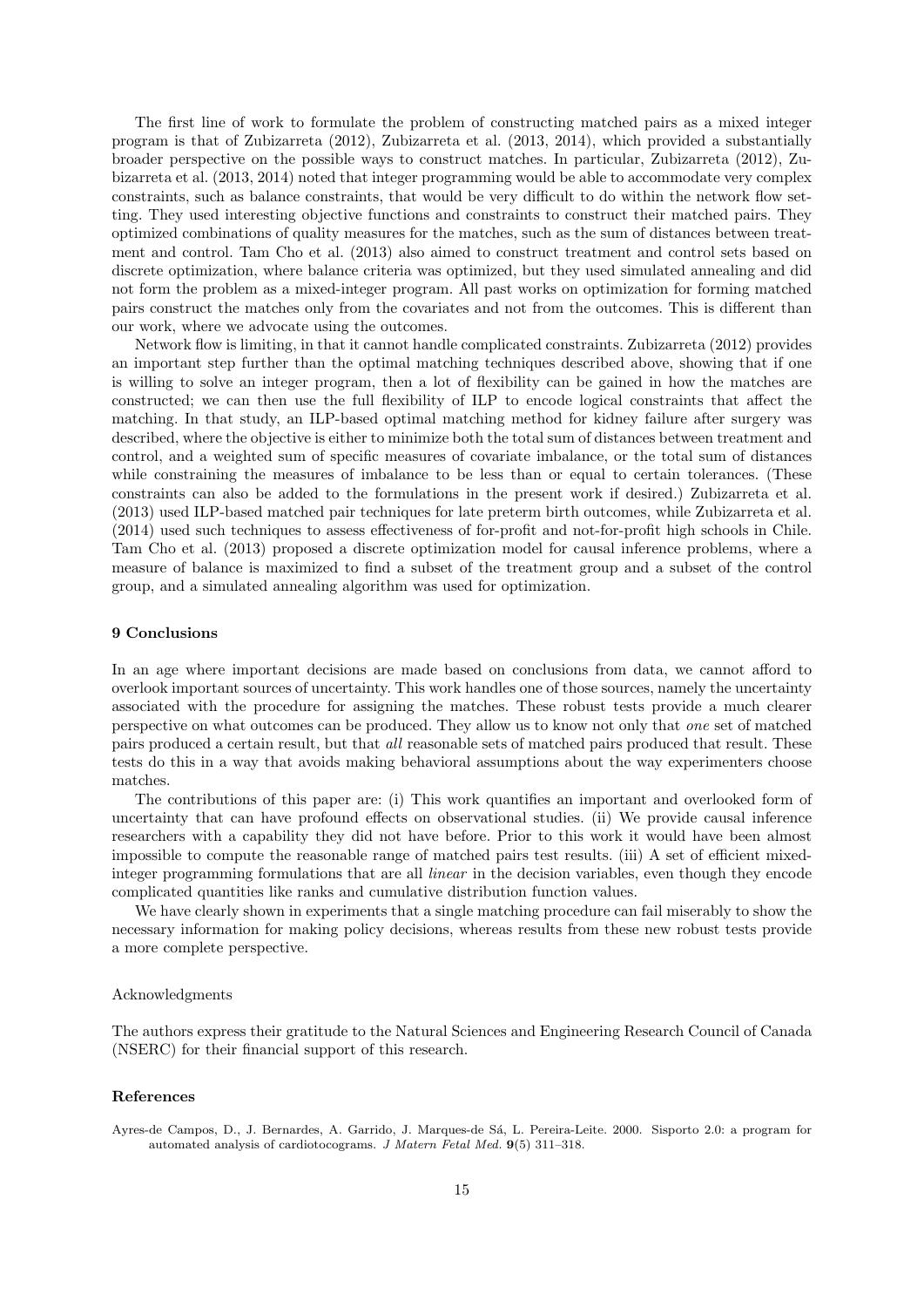Chen, D.-S., R.G. Batson, Y. Dang. 2011. Applied Integer Programming: Modeling and Solution. Wiley.

- Fanaee-T, Hadi, Joao Gama. 2014. Event labeling combining ensemble detectors and background knowledge. Progress in Artificial Intelligence 2(2-3) 113–127. URL http://dx.doi.org/10.1007/s13748-013-0040-3.
- Fourer, R., D.M. Gay, B.W. Kernighan. 2002. Ampl: A modeling language for mathematical programming. Duxbury Press, Cole Publishing Co.
- Hansen, Ben B. 2004. Full matching in an observational study of coaching for the SAT. Journal of the American Statistical Association 99 609–618.
- Hansen, Ben B., S. Olsen Klopfer. 2006. Optimal full matching and related designs via network flows. Journal of Computational and Graphical Statistics 15(3) 609–627.
- Ho, Daniel E., Kosuke Imai, Gary King, Elizabeth A. Stuart. 2007. Matching as nonparametric preprocessing for reducing model dependence in parametric causal inference. Political Analysis 15(3 (Summer)) 199–236.
- Holland, Paul W. 1986. Statistics and causal inference. Journal of the American Statistical Association 81(396) 945–960.
- ILOG. 2007. Cplex 11.0 user's manual. ILOG, Inc.
- Morgan, Stephen L., Christopher Winship. 2007. Counterfactuals and Causal Inference: Methods and Principles for Social Research. Cambridge University Press.
- Noor-E-Alam, M., A. Mah, J. Doucette. 2012. Integer linear programming models for grid-based light post location problem. European Journal of Operational Research 222(1) 17–30.
- Noor-E-Alam, M., C. Rudin. 2015. Robust testing for causal inference in natural experiments. Working paper .
- Rosenbaum, Paul R. 2012. Optimal matching of an optimally chosen subset in observational studies. Journal of Computational and Graphical Statistics 21 57–71.
- Rosenbaum, P.R. 1989. Optimal matching for observational studies. Journal of the American Statistical Association 84 1024–1032.
- Rosenbaum, P.R. 2010. Design of Observational Studies. Springer, New York.
- Rubin, Donald B. 1974. Estimating causal effects of treatments in randomized and nonrandomized studies. Journal of Educational Psychology 5(66) 688–701.
- Stuart, E.A. 2010. Matching methods for causal inference: A review and a look forward. Statistical Science 25(1) 1–21.
- Tam Cho, W.K., J.J. Sauppe, A.G. Nikolaev, S.H. Jacobson, E.C. Sewell. 2013. An optimization approach for making causal inferences. Statistica Neerlandica 67(2) 211–226.

Tamhane, A.C., D.D. Dunlop. 2000. Statistics and Data Analysis.. Prentice Hall, New Jersey.

Winston, W.L., M. Venkataramanan. 2003. Introduction to Mathematical Programming, (4th ed.). Thomson (Chapter 9).

Wolsey, L.A. 1998. Integer Programming. Wiley-Interscience, Series in Discrete Mathematics and Optimization, Toronto.

- Zubizarreta, J.R. 2012. Using mixed integer programming for matching in an observational study of kidney failure after surgery. Journal of the American Statistical Association 107(500) 1360-1371.
- Zubizarreta, J.R., R.D. Paredes, P.R. Rosenbaum. 2014. Matching for balance, pairing for heterogeneity in an observational study of the effectiveness of for-profit and not-for-profit high schools in chile. The Annals of Applied Statistics  $8(1)$ 204–231.
- Zubizarreta, J.R., D.S. Small, N.K. Goyal, S. Lorch, P.R. Rosenbaum. 2013. Stronger instruments via integer programming in an observational study of late preterm birth outcomes. Annals of Applied Statistics 7(1) 25–50.